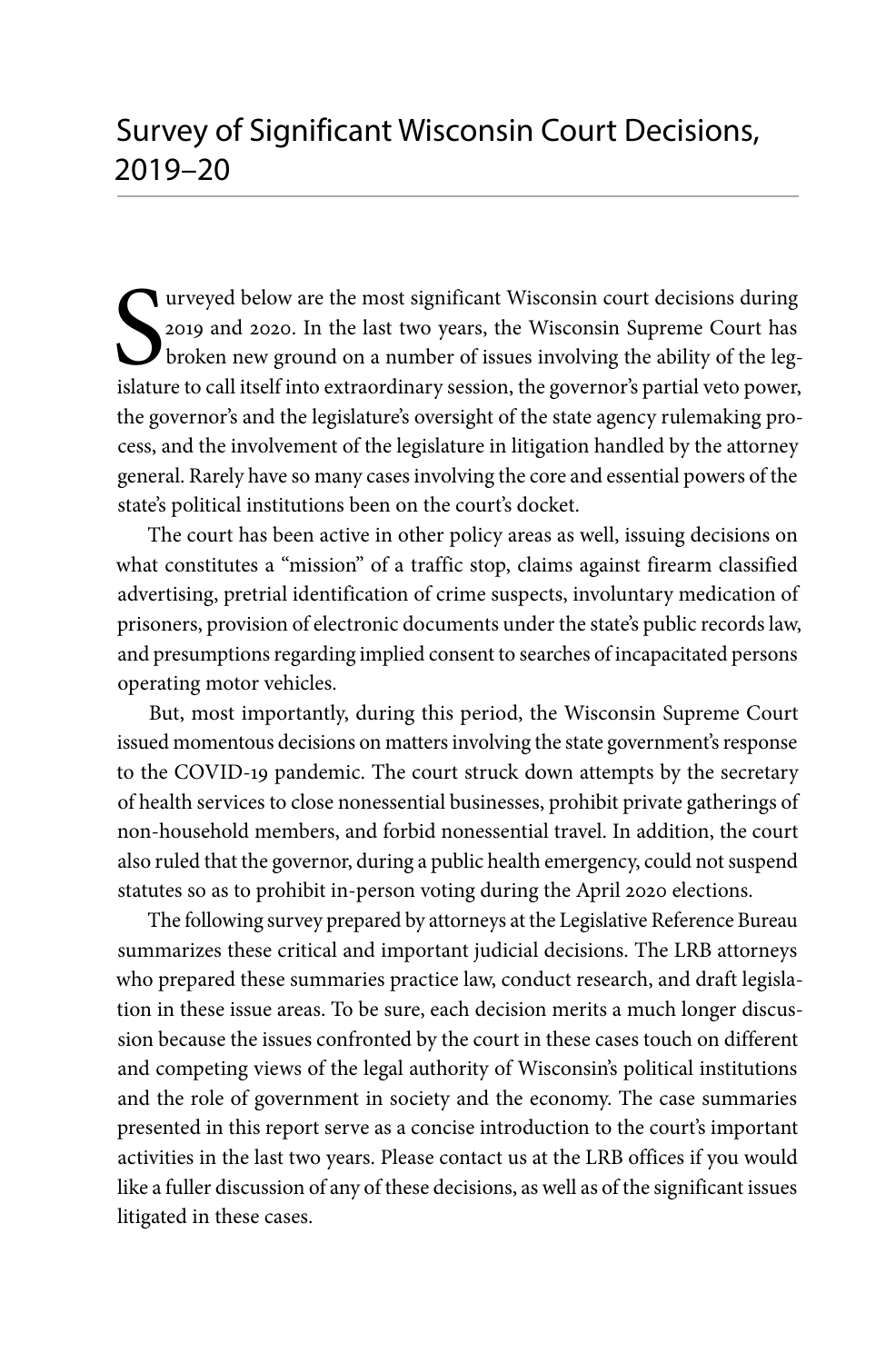### **Emergency order issued under the COVID-19 pandemic**

In *Wisconsin Legislature v. Palm*, 2020 WI 42, 391 Wis. 2d 497, 942 N.W.2d 900, the supreme court held that an emergency order issued by the state's secretary of health services-designee to address the 2020 COVID-19 pandemic constituted a "rule" within the meaning of the administrative procedure law and, as such, was required to be promulgated using the emergency rule process in order to be valid. Because that process had not been followed when the order was issued, the court declared the order unenforceable. The court also determined that parts of the order exceeded the authority granted by the statutes on which they relied.

The spring of 2020 saw the sudden emergence of the SARS-CoV-2 coronavirus pandemic around the world, and on March 12, 2020, Governor Tony Evers issued Executive Order 72, "Declaring a Health Emergency in Response to the COVID-19 Coronavirus." In addition to declaring a public health emergency for the state of Wisconsin, Executive Order 72 designated the Department of Health Services (DHS) as the lead agency to respond to the public health emergency and directed DHS to "take all necessary and appropriate measures to prevent and respond to incidents of COVID-19 in the State." Over the course of March 2020, Governor Evers and DHS issued a series of emergency orders ordering a number of actions in response to the pandemic, including a March 24, 2020, "Safer at Home" emergency order that directed all individuals present in Wisconsin to stay at their home or residence, with certain exceptions.

On April 16, 2020, DHS issued a similar, follow-up "Safer at Home" emergency order (Order 28) relying on certain powers granted to DHS under the laws governing communicable diseases. In contrast to some of the earlier orders, Order 28 did not purport to rely upon the governor's declaration of a public health emergency. DHS also, on April 20, 2020, issued a subsequent emergency order establishing criteria for lifting the measures put in place by Order 28. The orders were signed by secretary of health services-designee Andrea Palm. The legislature filed an emergency petition for original action related to Order 28 on April 21, 2020, and the court accepted the petition.

In a majority opinion authored by Chief Justice Patience D. Roggensack, the court first addressed the legislature's standing to seek judicial review of the order. Because, the majority wrote, the legislature claimed that the secretary was impinging upon the legislature's constitutional core power and functions, it had standing to proceed on the claims for which the court had granted review.

The court then moved to a discussion of whether Order 28 was required to be promulgated as a rule in order to be valid. Citing the definition of "rule" in Wis. Stat. ch. 227, and the court's opinion in *Citizens for Sensible Zoning, Inc. v.*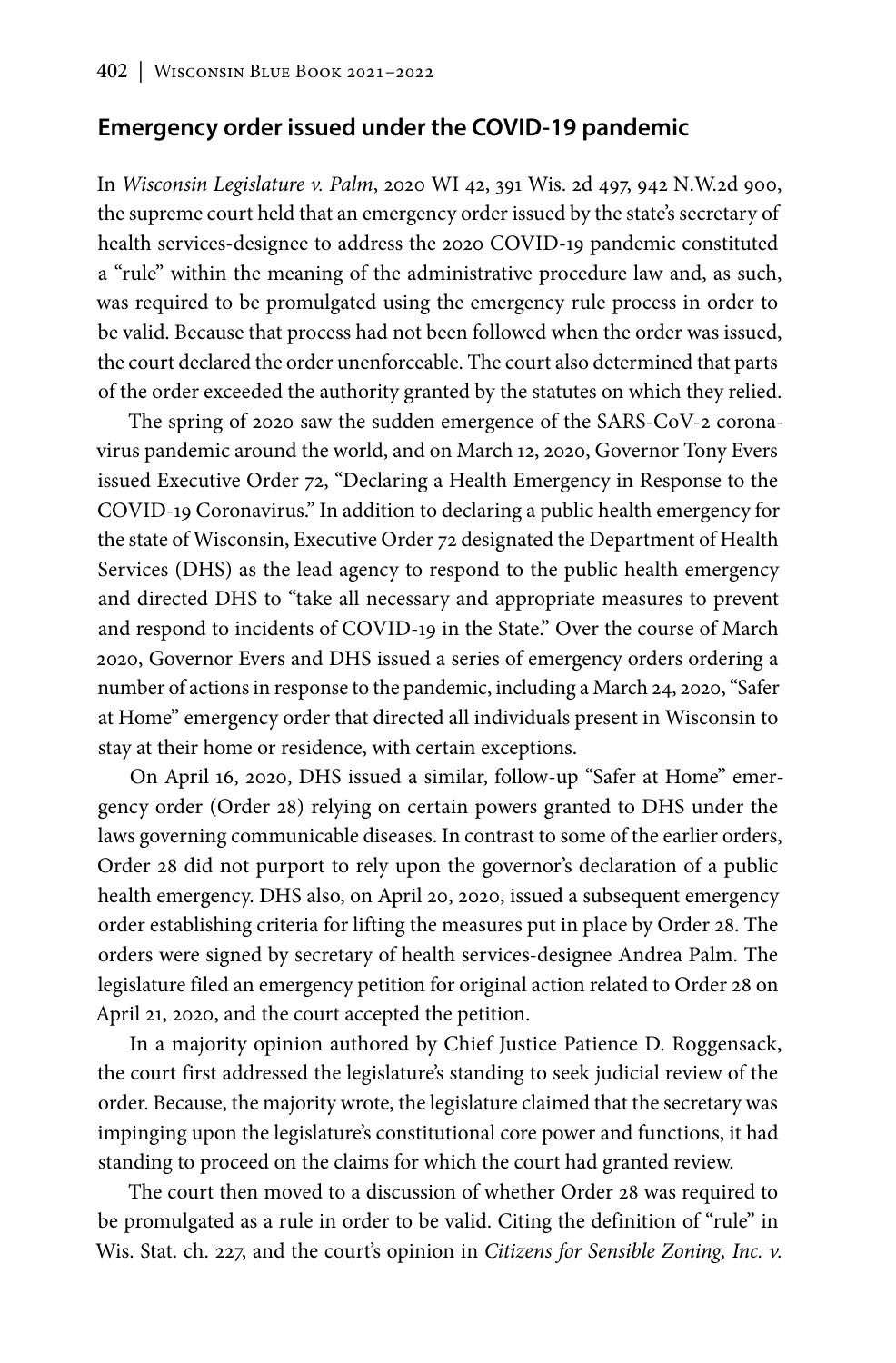*Wisconsin Department of Natural Resources*, 90 Wis. 2d 804, 280 N.W.2d 702 (1979), the court concluded that Order 28 was a "general order of general application" that regulated all persons in Wisconsin at the time of issuance and all who would come into the state in the future. The court rejected an argument that Order 28 was not a rule because it was responding only to a specific, limited-in-time scenario, observing that the criteria for lifting the measures meant that the measures could continue indefinitely. The court further wrote that in order for a violation of Order 28 to constitute criminal conduct, as was provided in the order, the order would have to be promulgated as a rule. The court recognized that the governor had emergency powers, which were not being challenged in the case, but that the governor could not rely on those emergency powers indefinitely in confronting an emergency such as a pandemic. As such, the court wrote, DHS was required to follow the procedures for promulgating emergency rules in issuing Order 28, and, because it had not, Order 28 was unenforceable. Exempt from the court's order was a provision in Order 28 closing public and private k–12 schools.

The court also addressed more specifically the powers granted to DHS under the laws governing communicable diseases. Measures in Order 28 such as travel restrictions, the court wrote, were broader than what was permitted under the statute. Citing a legislative "canon of construction" against reading broad authority being implied in statutes, the court wrote that grants of authority to agencies were to be narrowly construed in the absence of explicit language granting such authority.

The court concluded by reiterating that Order 28 was invalid and unenforceable due to not having been promulgated as a rule and having exceeded DHS's statutory authority. The court also noted that the legislature had requested a stay of the court's order of at least six days. Citing the amount of time that had already passed since the court began consideration of the case, the majority declined to order a stay.

Chief Justice Roggensack also wrote a concurring opinion separate from her majority opinion. She wrote that although she joined the majority opinion, she also concluded that there was a legal basis for granting the legislature's request for a temporary stay of the court's order and that she would grant one. Justice Rebecca Grassl Bradley, joined by Justice Daniel Kelly, also concurred in the judgment, writing about the danger of concentrating governmental power in a single individual, in this case Palm, and against the erosion of constitutional rights during an emergency such as a pandemic. Justice Kelly also wrote separately, joined by Justice R.G. Bradley, emphasizing the limitations on the legislature's ability to delegate power to the executive branch and that, in his view, Order 28 went too far in making policy decisions in which the legislature need have a role.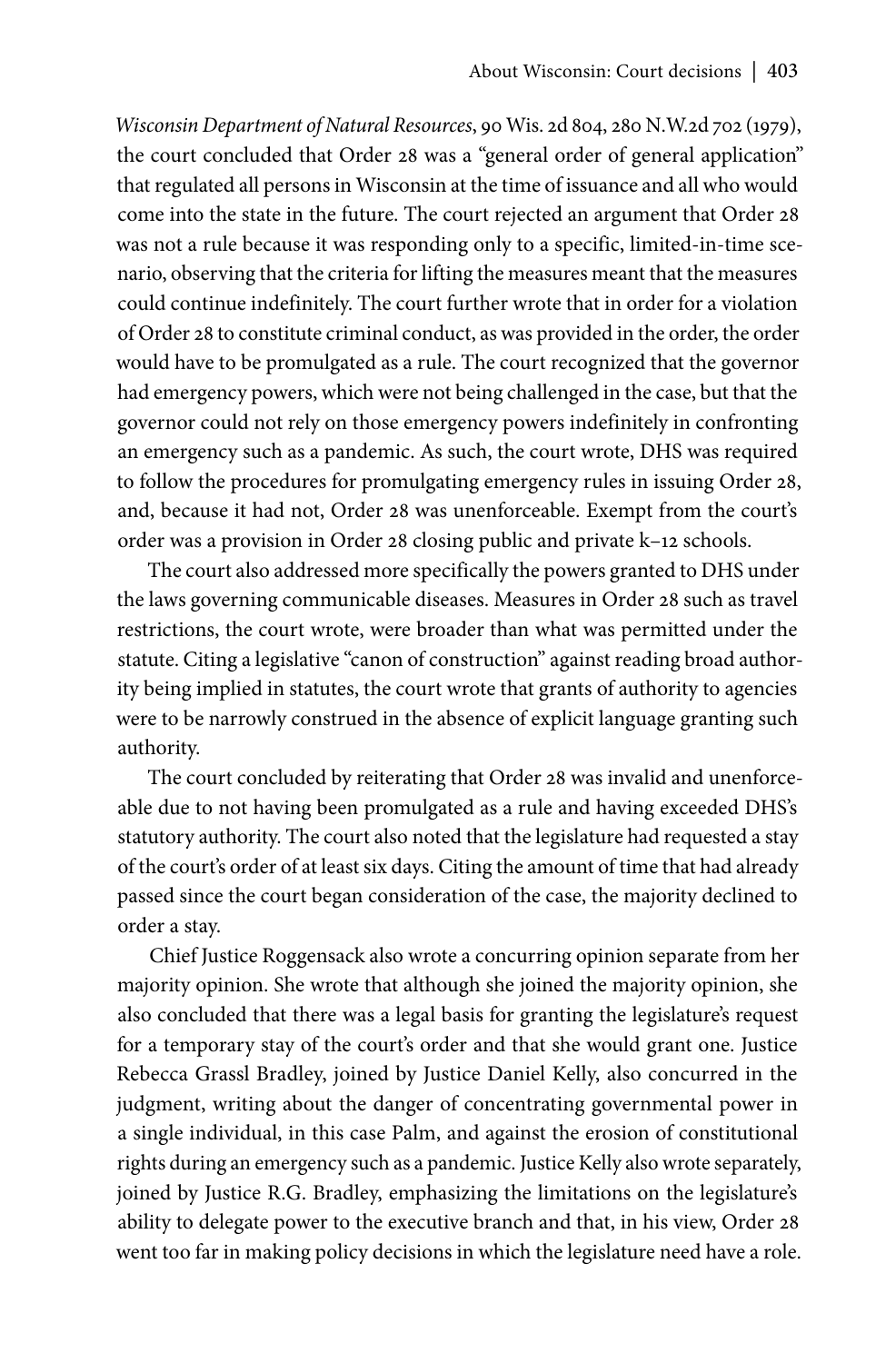Justice Ann Walsh Bradley, joined by Justice Rebecca Frank Dallet, wrote in dissent to criticize the chief justice's concurrence. The two justices concluded that the rulemaking procedures were incompatible with responding to the pandemic and observing that the statutes gave DHS broad authority to act. She further concluded that Order 28 was not a rule due to its being limited and not of future application, and that the legislature lacked standing to bring the claims. Justice Brian Hagedorn, joined in part by Justices A.W. Bradley and Dallet, offered a lengthy dissent further exploring some of the potential implications of the majority's decision. He wrote that Order 28 was ill-suited to the emergency rulemaking process, and that the majority's decision cast doubt on a host of other statutes that also provided for criminal violations.

### **Constitutionality of legislative extraordinary sessions**

In *League of Women Voters of Wisconsin v. Evers*, 2019 WI 75, 387 Wis. 2d 511, 929 N.W.2d 209, the supreme court considered the constitutionality of extraordinary sessions held by the Wisconsin Legislature and, specifically, whether an extraordinary session convened by the legislature in December 2018 was constitutional. The court held that the December 2018 extraordinary session was constitutional, finding that the Wisconsin Constitution directs the legislature to meet at a time provided by law and that the legislature did so when it convened the extraordinary session.

Article IV, section 11, of the Wisconsin Constitution mandates that the legislature meet at such time "as shall be provided by law." The court has held that "provided by law" means statutory law. Article IV, section 8, of the Wisconsin Constitution further provides that "each house" of the legislature "may determine the rules of its own proceedings."

Under Wis. Stat. § 13.02 (3), "the joint committee on legislative organization shall meet and develop a work schedule for the legislative session, which shall include at least one meeting in January of each year, to be submitted to the legislature as a joint resolution."

In January 2017, the legislature adopted its work schedule for the 2017–18 legislature in 2017 Joint Resolution 1 (JR1). JR1 lists the dates of the 2017–18 session as January 3, 2017, to January 7, 2019. In December 2018, acting pursuant to JR1, the legislature convened an extraordinary session and passed three bills that were subsequently signed into law by then Governor Scott Walker as 2017 Wisconsin Act 368, 2017 Wisconsin Act 369, and 2017 Wisconsin Act 370. During the same extraordinary session, the senate confirmed 82 appointees that had been nominated by Governor Walker to various state authorities, boards, councils, and commissions.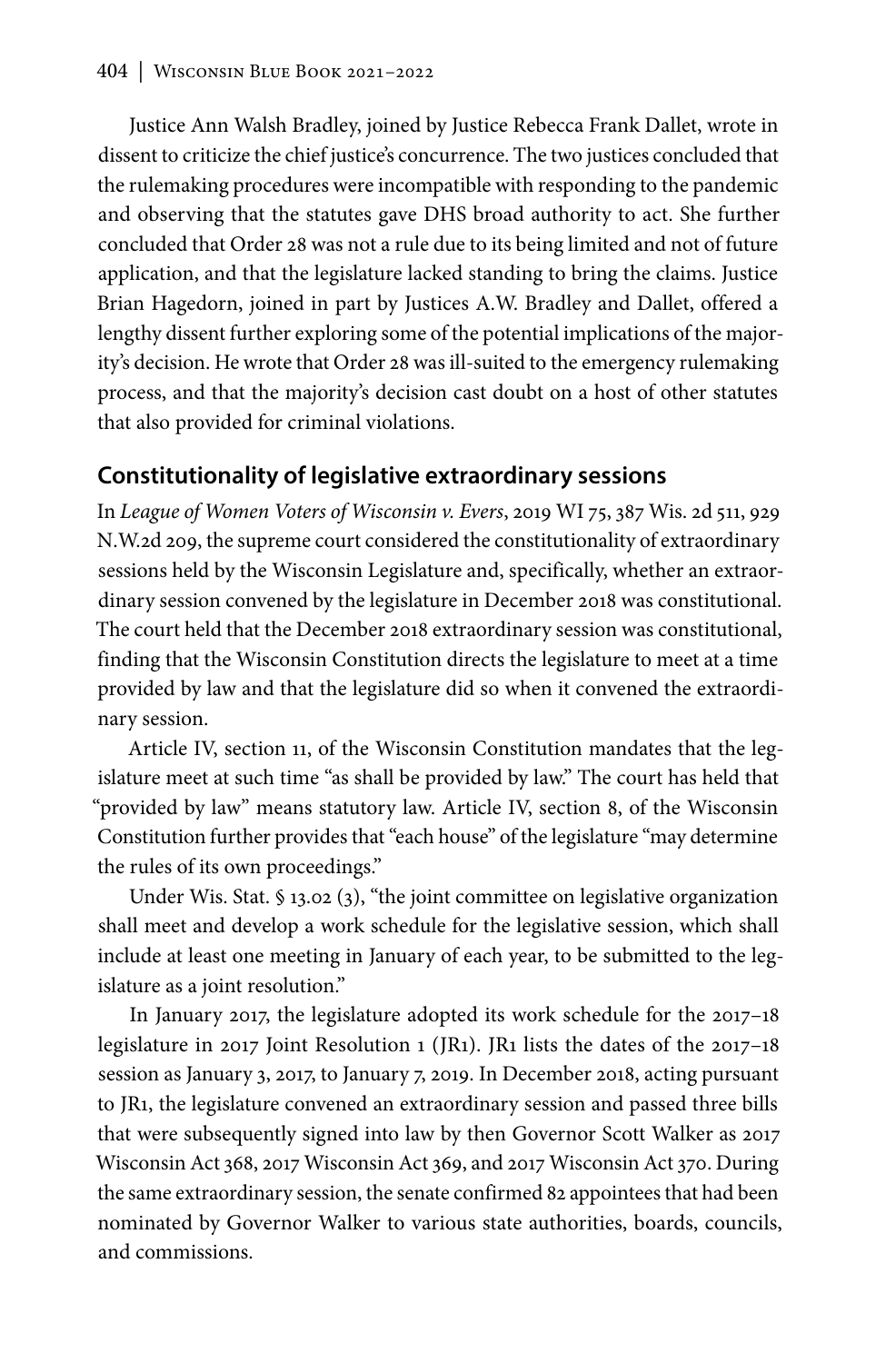In January 2019, the League of Women Voters of Wisconsin, along with several other plaintiffs (collectively, the League), filed an action in Dane County Circuit Court against Governor Tony Evers and officers of the Wisconsin Elections Commission (WEC) seeking a declaratory judgment and injunctive relief. The League sought a declaration that the three acts passed and 82 appointments confirmed during the extraordinary session were unconstitutional and unenforceable because they occurred during a constitutionally invalid session of the legislature. The legislature filed a motion to intervene in the case, which the circuit court granted. The WEC defendants and the legislature filed motions to dismiss, and the legislature requested a stay of any injunction the court might issue.

The parties agreed to dismiss the WEC defendants from the case. In March 2019, the circuit court denied the legislature's motion to dismiss, granted a temporary injunction, and denied the legislature's motion to stay the injunction. The legislature appealed. The League filed a petition requesting to bypass the court of appeals, which the supreme court granted.

In a majority opinion authored by Justice R.G. Bradley, the supreme court found that extraordinary sessions are not unconstitutional and that the extraordinary session held by the Wisconsin Legislature in December 2018 did not violate the Wisconsin Constitution. The court held "that extraordinary sessions do not violate the Wisconsin Constitution because the text of our constitution directs the Legislature to meet at times as 'provided by law,' and Wis. Stat. § 13.02 (3) provides the law giving the Legislature the discretion to construct its work schedule, including preserving times for it to meet in an extraordinary session." The court found that the plain language of Wis. Stat. § 13.02 (3), which directs a committee of the legislature to develop a work schedule for the legislative session, "satisfies the 'provided by law' requirement under Article IV, Section 11 of the Wisconsin Constitution."

The court noted that while "extraordinary sessions" are not expressly mentioned in Wis. Stat. § 13.02, terminology such as "floorperiods" and "extraordinary sessions" are terms used by the legislature in setting the work schedule and that "[t]he specific terminology [the legislature] chooses is not prescribed or limited by our constitution or by statute." The court rejected the argument that the legislature had terminated its 2017-18 session when it concluded the last general business floorperiod on March 22, 2018. The court held that "[t]he work schedule the Legislature formulated for its 2017–2018 biennial session established the beginning and end dates of the session period and specifically contemplated the convening of an extraordinary session, which occurred within the biennial session."

Finding that the circuit court "invaded the province of the Legislature in declaring the extraordinary session unconstitutional, enjoining enforcement of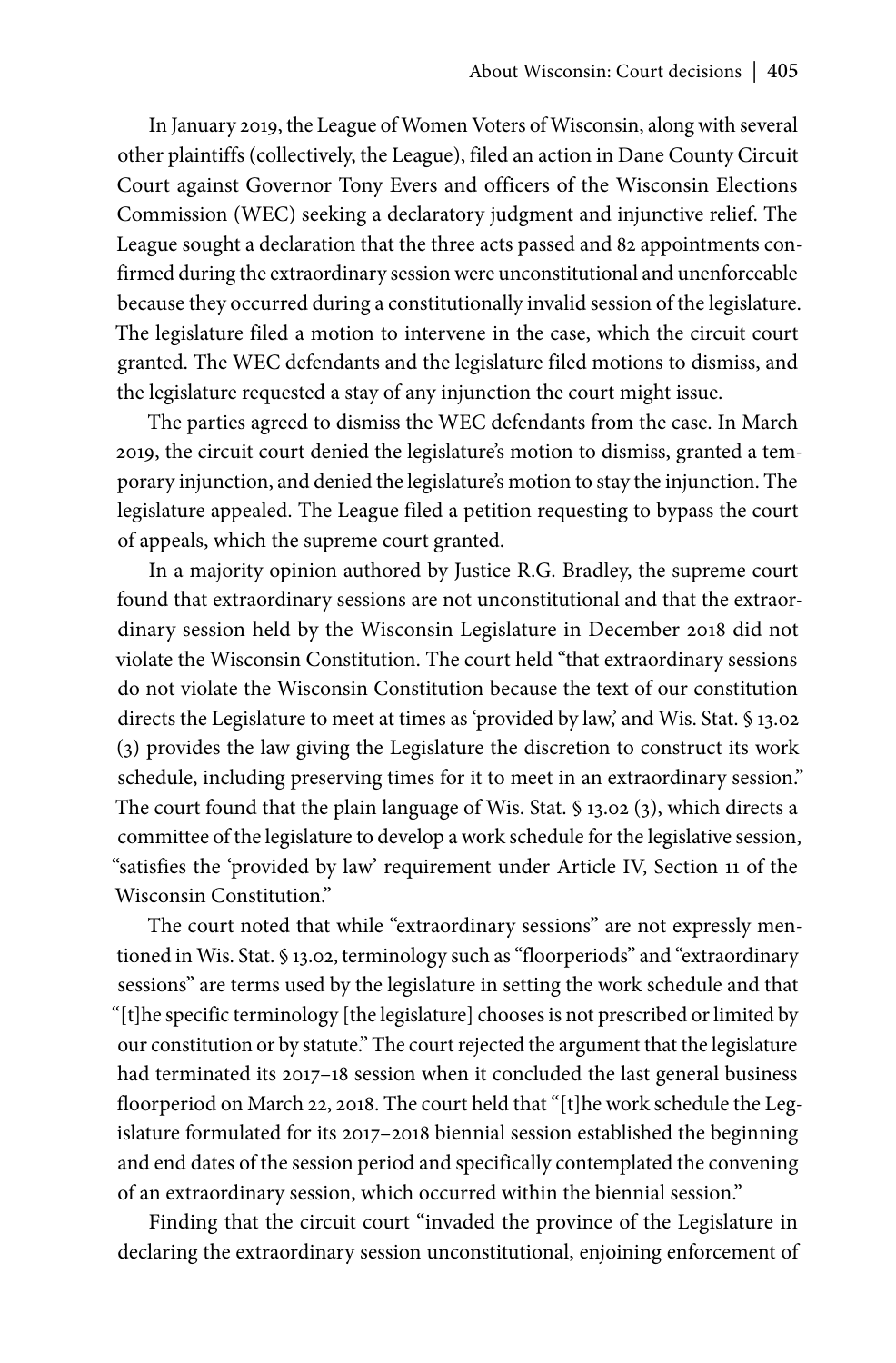the three Acts, and vacating the 82 appointments," the supreme court vacated the circuit court's order and remanded the matter with directions to dismiss the League's complaint.

Justice Dallet, joined by Justices Shirley S. Abrahamson and A.W. Bradley, dissented, finding that the extraordinary session held by the legislature in December 2018 was unconstitutional and that, therefore, the three acts passed during those sessions (2017 Wisconsin Acts 368, 369, and 370) and the confirmation of 82 gubernatorial appointments were invalid.

### **Separation of powers and the constitutionality of post-election laws**

In *Service Employees International Union (SEIU), Local 1 v. Vos*, 2020 WI 67, 393 Wis. 2d 38, 946 N.W.2d 35, the supreme court considered whether certain acts passed by the Wisconsin Legislature after the November 2018 election, but before a new administration took office, were unconstitutional as a violation of separation of powers. The court, through two separate majority opinions authored by different justices, held that 1) legislation relating to the authority of the governor and attorney general was facially constitutional, and 2) some provisions relating to "guidance documents" failed a facial constitutional analysis, while others survived.

The case arose from enactment of 2017 Wisconsin Act 369 and 2017 Wisconsin Act 370, which were passed by the legislature in December 2018, after the November election, and then signed by the governor before the new administration took office. Service Employees International Union (SEIU), Local 1, and other plaintiffs (collectively, SEIU) filed suit in Dane County Circuit Court against leaders of both houses of the legislature (collectively, the legislative defendants), the governor, and the attorney general, all in their official capacities, seeking declaratory and injunctive relief and moving for a temporary injunction. The legislative defendants moved to dismiss the complaint, arguing all provisions were consistent with the Wisconsin Constitution. While named as a defendant, the governor brought his own motion for a temporary injunction and sought to enjoin provisions not raised in SEIU's motion, while filing a cross-claim joining SEIU's complaint and requesting his own declaratory and injunctive relief regarding the provisions he challenged. The attorney general also largely supported SEIU and asked the circuit court to strike down multiple laws relating to his authority as attorney general.

The circuit court denied the legislative defendants' motion to dismiss while granting, in part, the motions for temporary injunction. The court enjoined laws concerning legislative involvement in state-related litigation, the ability for a legislative committee to suspend an administrative rule multiple times, and various provisions relating to agency communications referred to as guidance documents.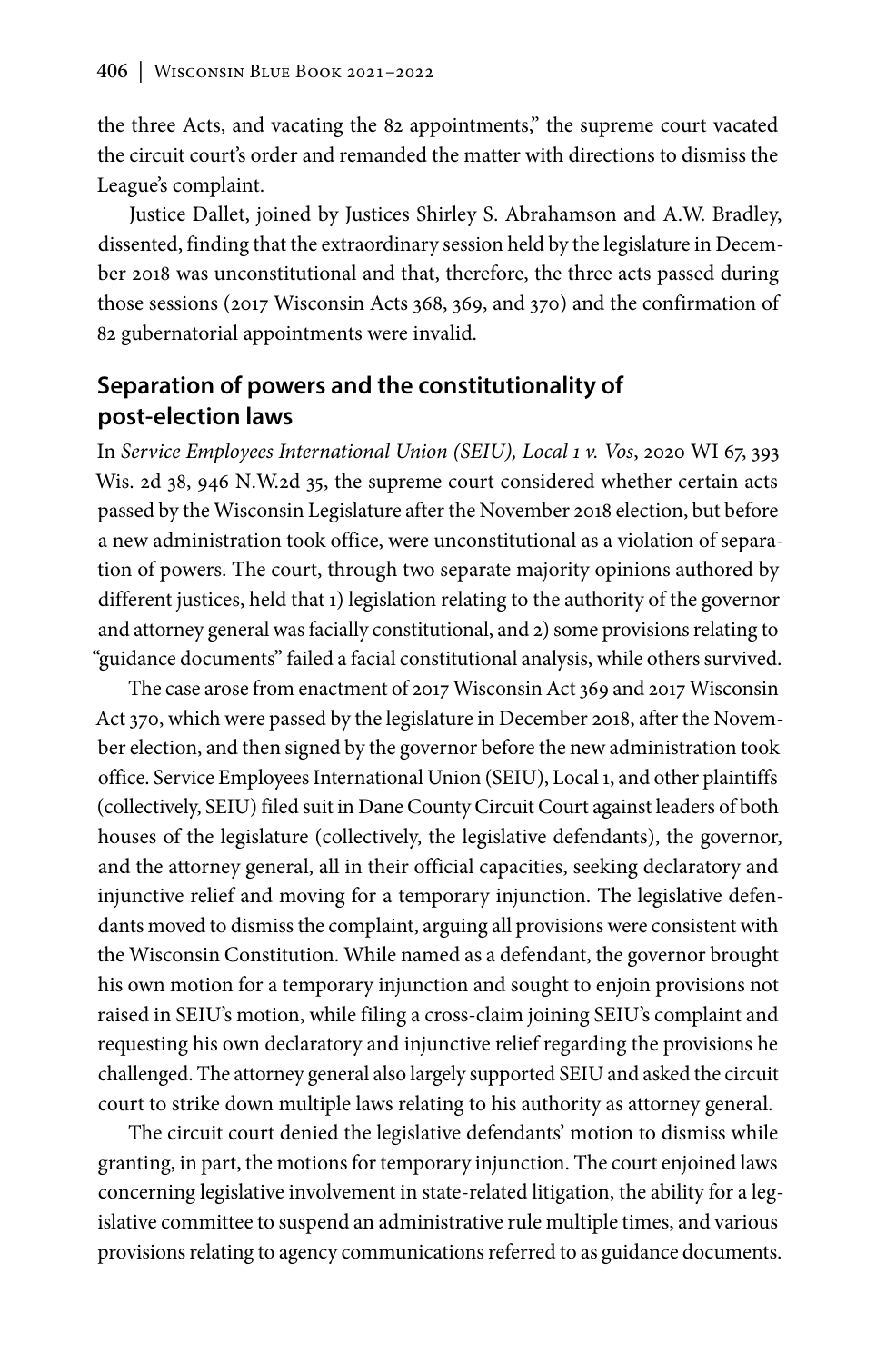The legislative defendants appealed both the denial of the motion to dismiss and the order granting injunctive relief. The supreme court first assumed jurisdiction over the appeal of the temporary injunction and later assumed jurisdiction over and granted the interlocutory appeal of the denial of the motion to dismiss.

The supreme court reviewed the circuit court's denial of the legislative defendants' motion to dismiss and, therefore, had to determine whether the complaint stated a valid legal claim against the challenged laws, while assuming all allegations in the complaint were true. The court found that certain claims not enjoined by the circuit court were not sufficiently developed by the parties for the court to make a ruling, and the court issued no opinion about those provisions, indicating they could proceed in the ordinary course of litigation when the case was remanded to the circuit court.

In the first majority opinion, authored by Justice Hagedorn, the court noted that the constitutional challenge was a facial challenge, requiring a party to show "that all applications of the law are unconstitutional." The court rejected these facial challenges to several provisions, including provisions allowing legislative involvement in litigation and limiting the attorney general's ability to settle litigation; a provision regarding security at the capitol; a provision regarding multiple suspensions of administrative rules; and finally, a provision partially codifying the supreme court's ruling in *Tetra Tech EC, Inc. v. Wisconsin Department of Revenue*, 2018 WI 75, 382 Wis. 2d 496, 914 N.W.2d 21. The court held that there were at least some constitutionally valid applications of these provisions and that, as such, the facial challenge failed. The court vacated the temporary injunction and directed the circuit court to grant the motion to dismiss with respect to these provisions.

Justice Kelly authored a second majority opinion constituting the opinion of the court with regard to provisions of Act 369 that relate to guidance documents. The supreme court affirmed the circuit court's ruling that two provisions of Act 369 are facially unconstitutional because "they intrude on power the Wisconsin Constitution vests in the executive branch of the government." The court found that a provision requiring an agency to identify existing law that supports a guidance document's contents and a provision establishing a notice and comment procedure that an agency must follow when creating a guidance document are unconstitutional. The court found that "the creation and dissemination of guidance documents fall within the executive's core authority." The court reversed the circuit court on the other challenged guidance document-related provisions, finding, for purposes of a facial constitutional challenge, that it was not established that the remaining provisions would be unenforceable under any circumstances.

Chief Justice Roggensack concurred in part and dissented in part, concluding that Act 369's regulation of guidance documents "does not invade the executive's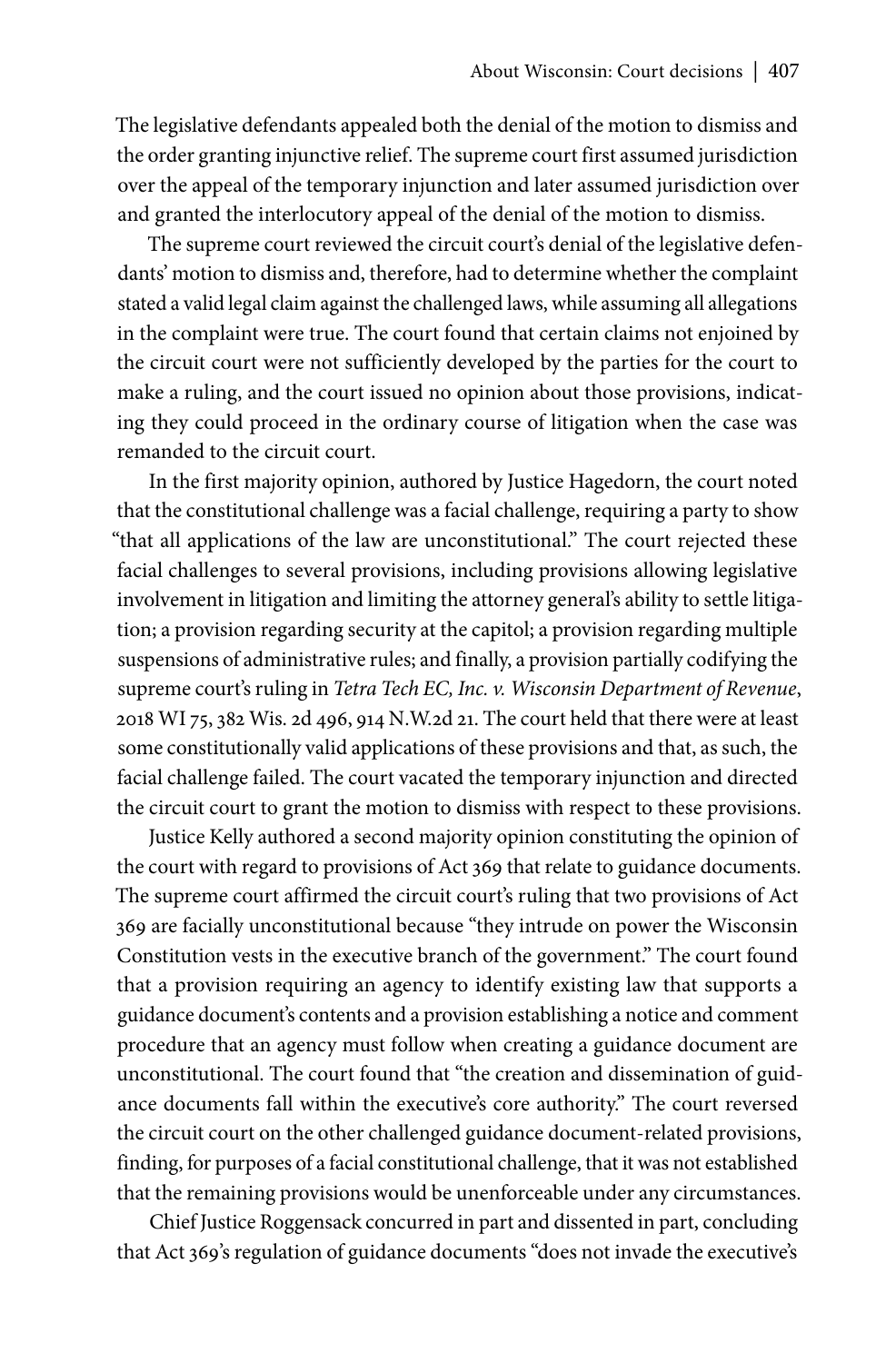core powers." Chief Justice Roggensack found the majority opinion flawed in holding the creation of guidance documents to be a core power of the executive, instead concluding that interpreting the law is a shared power and that, for purposes of the facial challenge, it was not established that any of the guidance document provisions are unduly burdensome in all circumstances.

Justice Dallet also concurred in part and dissented in part, joined by Justice A.W. Bradley, finding that SEIU's complaint "plausibly suggests that the sweep of the 'Litigation Control' provisions" in Act 369 violates the constitutional separation of powers doctrine.

Justice Hagedorn wrote a separate opinion, concurring in part and dissenting in part, joined by Justice Annette Kingsland Ziegler, stating that he would hold that all of the guidance document provisions survive a facial challenge.

#### **Governor's partial veto power**

In *Bartlett v. Evers*, 2020 WI 68, 393 Wis. 2d 172, 945 N.W.2d 685, the supreme court held that three of the four partial vetoes that were challenged in the case were unconstitutional and invalid. In June 2019, the Wisconsin Legislature passed the 2019–21 biennial budget bill. Governor Tony Evers signed the bill with numerous partial vetoes. Three individual taxpayers sued to invalidate four of these partial vetoes.

In the first challenged veto, the budget bill had provided that certain funds were to be used to award grants to school boards for the replacement of school buses with energy efficient buses, including school buses that use alternative fuels. Governor Evers partially vetoed this language so that the sole remaining requirement was that the funds be used "for alternative fuels." In the second challenged veto, Governor Evers partially vetoed a provision that provided funds "for the local roads improvement discretionary supplemental grant program"—a program that provides money to local governments to improve deteriorating local roads—so that it allowed the funds to be used "for local grant [sic]," with no requirement that the money be used for road improvement. In the third challenged veto, the budget bill had changed the registration fees for four different weight classes of vehicles so that they were all the same—for two lighter weight classes the registration fee increased, and for two heavier classes the fee decreased. Governor Evers partially vetoed the decrease in fees for the heavier weight classes while leaving intact the increase in fees for the lighter weight classes. In the fourth challenged veto, Governor Evers vetoed language in the definition of "vapor product" so that a newly created tax on vapor products would apply not only to vaping devices but also to vaping fluid.

Under article V, section 10 (1) (b), of the Wisconsin Constitution, "[a]ppropriation bills may be approved in whole or in part by the governor, and the part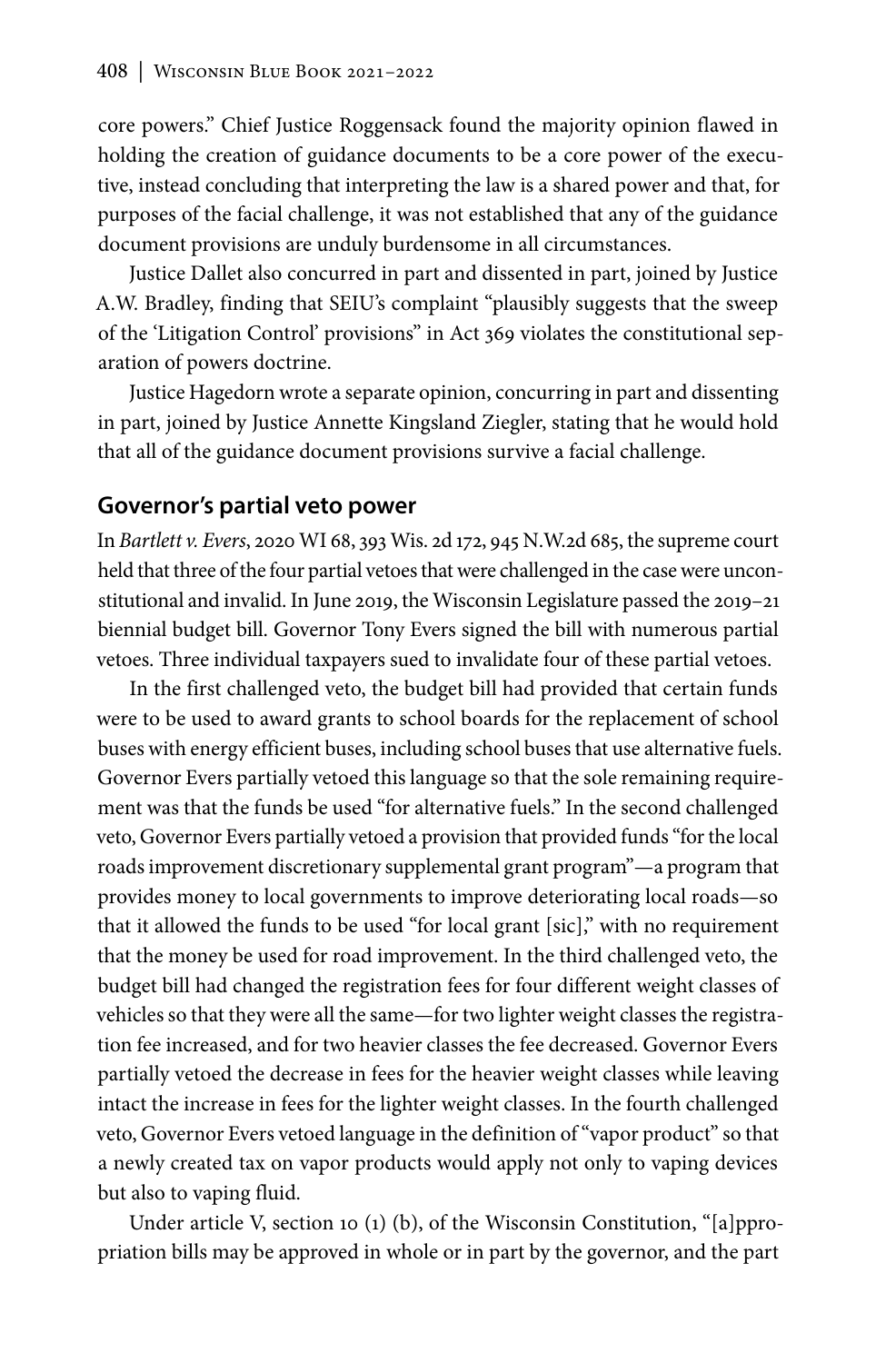approved shall become law." In deciding whether a governor's partial veto is valid, the supreme court previously applied an objective test of whether the resulting approved material resulted in a "complete, entire and workable law." The court had also previously discussed the notion that "the consequences of any partial veto must be a law that is germane to the topic or subject matter of the vetoed provisions."

In this case, a majority of the court held that the school bus modernization veto, the local roads improvement veto, and the vapor products tax veto were unconstitutional and invalid, and that the vehicle registration fee veto was constitutional and should be upheld. However, the court could not agree on a rationale for these holdings, and instead issued a per curium opinion with four separate writings and four separate rationales.

Chief Justice Roggensack's opinion elevated the germaneness requirement discussed in previous cases to a constitutional test that asks whether a partial veto has altered the legislative idea reflected in the text of the bill. Chief Justice Roggensack found the school bus modernization and the local road improvement vetoes to be unconstitutional because they resulted in topics or subject matters not found in the original bill: the part remaining after the school bus modernization veto related to reducing carbon emissions and had nothing to do with schools or buses; and the part remaining after the local road improvement veto created a general, undirected local fund and had nothing to do with road improvement. However, the chief justice held that the vapor products tax and vehicle registration fee vetoes were constitutional because they did not alter the topic or subject matter of the parts of the bill that were approved.

Justice Kelly, in an opinion joined by Justice R.G. Bradley, looked to the origination clause, amendment clause, and legislative passage clause of the Wisconsin Constitution and determined that the court's prior decisions on the partial veto had been wrongly decided. Justice Kelly concluded that, because the purpose of the partial veto power is to address the legislative practice of bundling several proposed laws into one bill, it followed that the smallest part of a bill that can be vetoed should be one of those proposed laws. Justice Kelly's opinion found that, "After exercising the partial veto, the remaining part of the bill must not only be a 'complete, entire, and workable law,' it must also be a law on which the legislature actually voted." Justice Kelly added that "the part or parts of the bill the governor did not approve must also comprise one or more 'complete, entire, and workable laws' that had passed the legislature." Applying this test, Justice Kelly found all four of the challenged vetoes to be invalid.

Justice Hagedorn, joined by Justice Ziegler, acknowledged that the governor may veto something less than an "item," but determined that he or she may not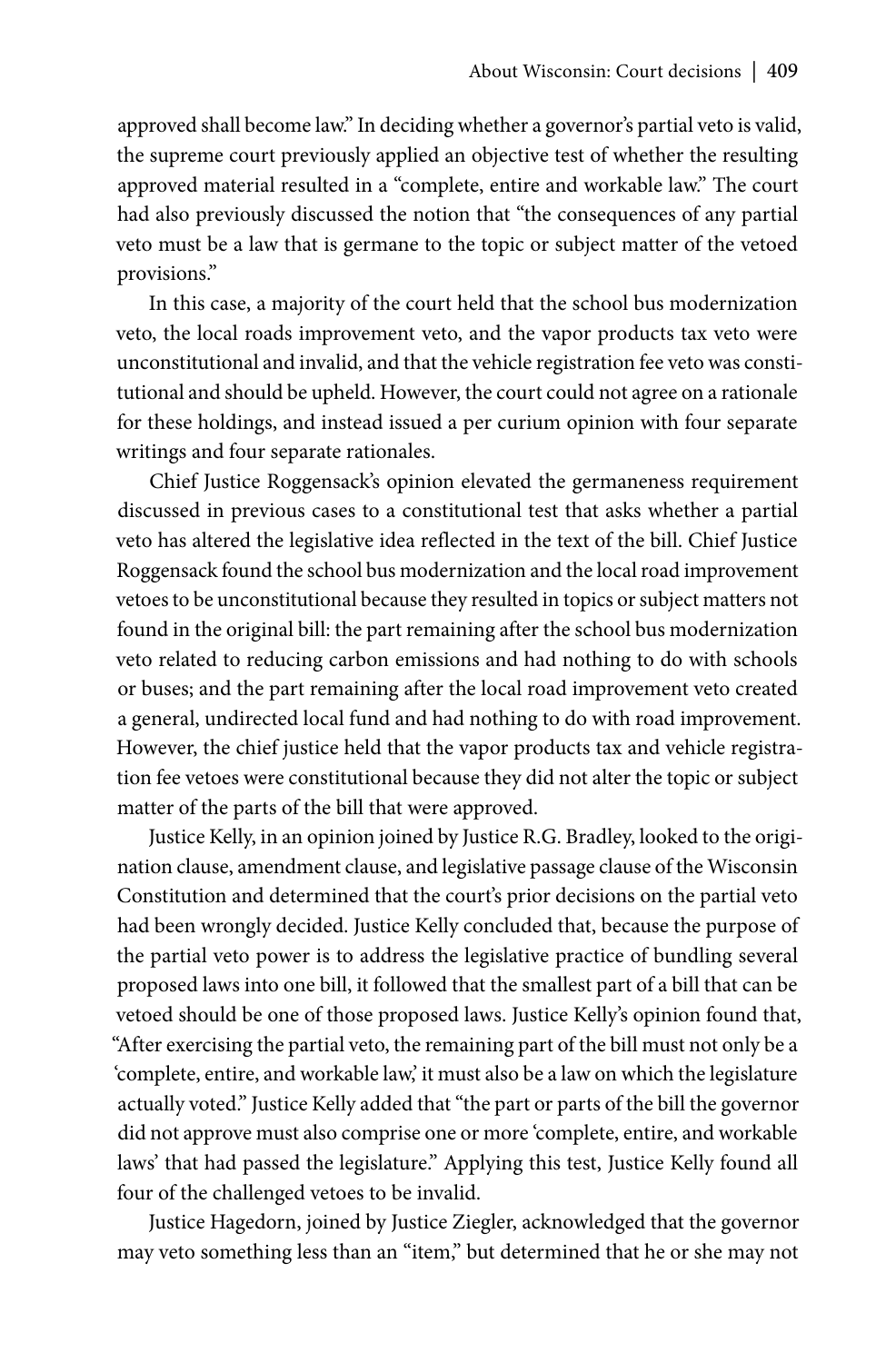"selectively edit parts of a bill to create a new policy that was not proposed by the legislature. He may negate separable proposals actually made, but he may not create new proposals not presented in the bill." Applying this "policy" test, Justice Hagedorn held that, "with three of the challenges—the school bus modernization fund, the local road improvement fund, and the vapor products tax—the governor's vetoes went beyond negating legislative policy proposals; they created brand new ones." The vehicle registration fee veto, however, merely negated a policy proposal advanced by the legislature rather than creating a new policy and was therefore valid.

Justice A.W. Bradley, joined by Justice Dallet, supported applying the objective "complete, entire and workable law" test that the court had previously applied, under which all four of the challenged partial vetoes would be constitutional. Justice A.W. Bradley argued that none of the parties had argued or briefed the "legislative idea" test supported by Chief Justice Roggensack, the requirement that the vetoed material also be "complete, entire and workable" that was introduced by Justice Kelly, or the "policy" test proposed by Justice Hagedorn. Justice A.W. Bradley also argued that the "legislative idea" and "policy" tests were subjective and therefore difficult to apply. Finally, she rejected Justice Kelly's approach because it would overturn 85 years of jurisprudence; would ignore the difference between the words "part" and "item," even though the state constitution specifically authorizes a veto in "part" rather than a line-item veto; and would make article V, section 10 (1) (c), of the Wisconsin Constitution—which prohibits the governor from creating a new word by rejecting individual letters in the words of a bill or creating a new sentence by combining parts of two or more sentences of a bill—superfluous, because there would be no need for this constitutional provision if the constitution already limited the governor to vetoing an "item."

On the same day that it issued its opinion in *Bartlett*, the supreme court also decided *Wisconsin Small Business United, Inc. v. Brennan*, 2020 WI 69, 393 Wis. 2d 308, 946 N.W.2d 101. In that case, the court held that challenges to partial vetoes by Governor Walker in the 2017–19 biennial budget bill—which were not brought before the court until after the 2019–21 budget bill had been enacted were brought too late and were therefore barred by the doctrine of laches. The merits of the case would have raised the question of whether the governor may partially veto individual numbers within a date, an issue that the court has never directly addressed.

## **Gubernatorial review of rules promulgated by the state superintendent of public instruction**

In *Koschkee v. Taylor*, 2019 WI 76, 387 Wis. 2d 552, 929 N.W.2d 600, the supreme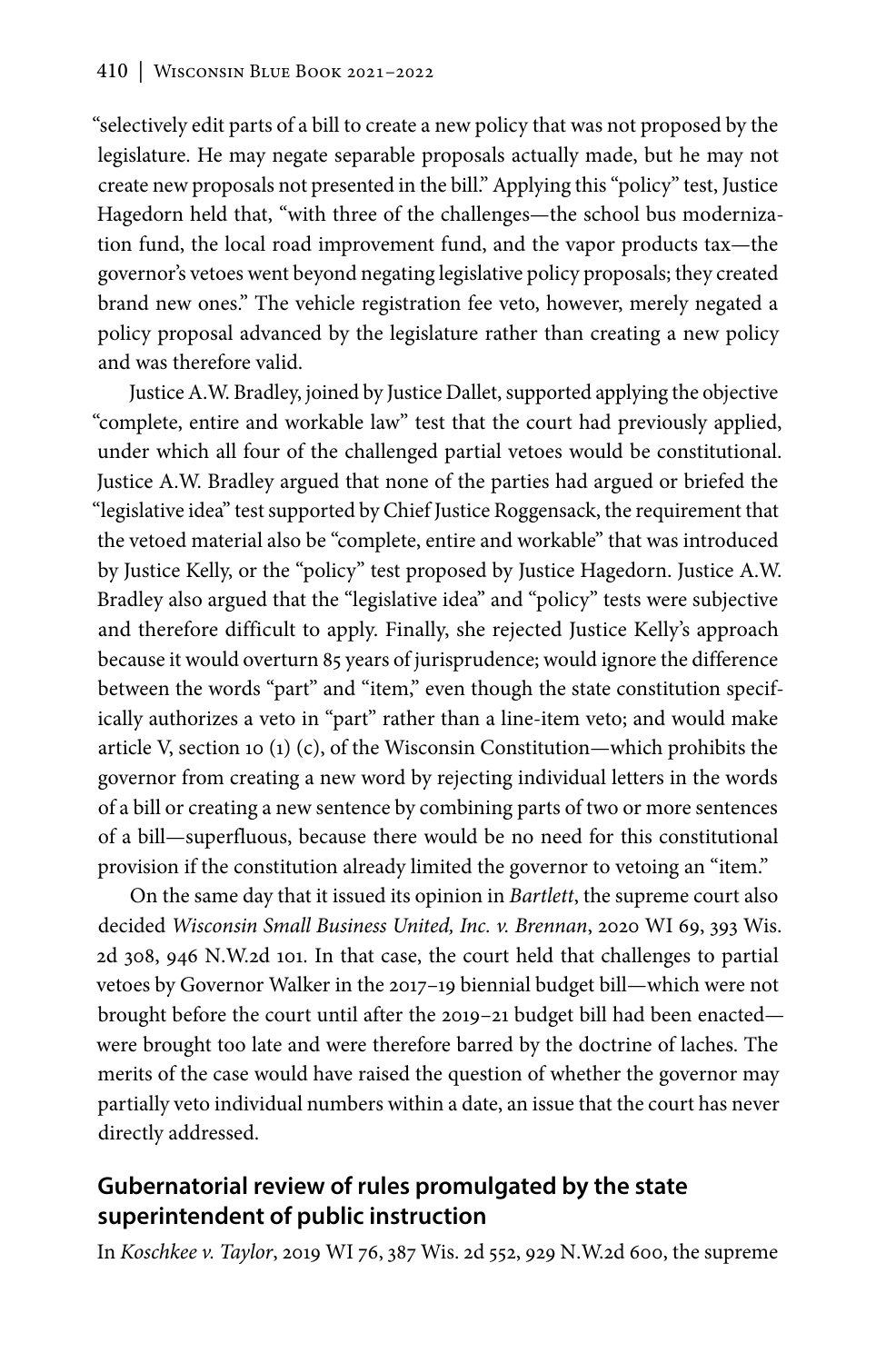court held that provisions enacted under 2011 Wisconsin Act 21 that gave the governor and the secretary of administration certain authority over agency rulemaking were constitutional as applied to rules promulgated by the state superintendent of public instruction (SPI), a constitutional office established by article X, section 1, of the Wisconsin Constitution. Article X, section 1, establishes the SPI and provides that the "supervision of public instruction" shall be vested in the SPI and "such other officers as the legislature shall direct." The court's ruling in *Koschkee* overruled the court's earlier decision on substantially the same issue in *Coyne v. Walker*, 2016 WI 38, 368 Wis. 2d 444, 879 N.W.2d 520.

In May 2011, Governor Scott Walker signed 2011 Wisconsin Act 21 into law. Act 21 made numerous changes to provisions in Wis. Stat ch. 227 that delineate the process for state agencies to promulgate administrative rules. Among the changes in Act 21 were requirements that the governor approve agencies' initial "statements of scope" for proposed rulemaking and that the governor approve agencies' final drafts of proposed administrative rules. In *Coyne*, a number of parties (Coyne) filed suit, arguing that the provisions gave the governor and the secretary of administration equal or superior authority over the SPI and were therefore unconstitutional. The SPI sided with Coyne throughout the litigation. With a divided mandate split between multiple opinions, a majority of the court ruled in *Coyne* that the Act 21 requirements were unconstitutional as applied to the SPI and the Department of Public Instruction (DPI).

In August 2017, Governor Walker signed 2017 Wisconsin Act 57, also known as the REINS (Regulations from the Executive in Need of Scrutiny) Act into law. Act 57 made further changes to the rulemaking process, including requiring statements of scope for administrative rules to be first forwarded to the Department of Administration (DOA) for review before being submitted to the governor for approval. However, Act 57 preserved the gubernatorial approval requirements enacted in 2011 Wisconsin Act 21 that were the subject of *Coyne*. In *Koschkee*, the petitioners (Koschkee) filed a petition for an original action with the supreme court, seeking a declaratory judgment that then-SPI Tony Evers and DPI were required to submit statements of scope for administrative rules to DOA for review and approval by the governor. The court granted the petition, and the case was decided in June 2019.

With Chief Justice Roggensack writing for the majority, the court began by reiterating that administrative agencies are creations of the legislature and that the power to promulgate rules is a power delegated by the legislature, subject to limitations and conditions prescribed by the legislature. The court then moved to a discussion of article X, section 1, of the Wisconsin Constitution, concluding that the SPI was understood as having been given executive, not legislative, authority,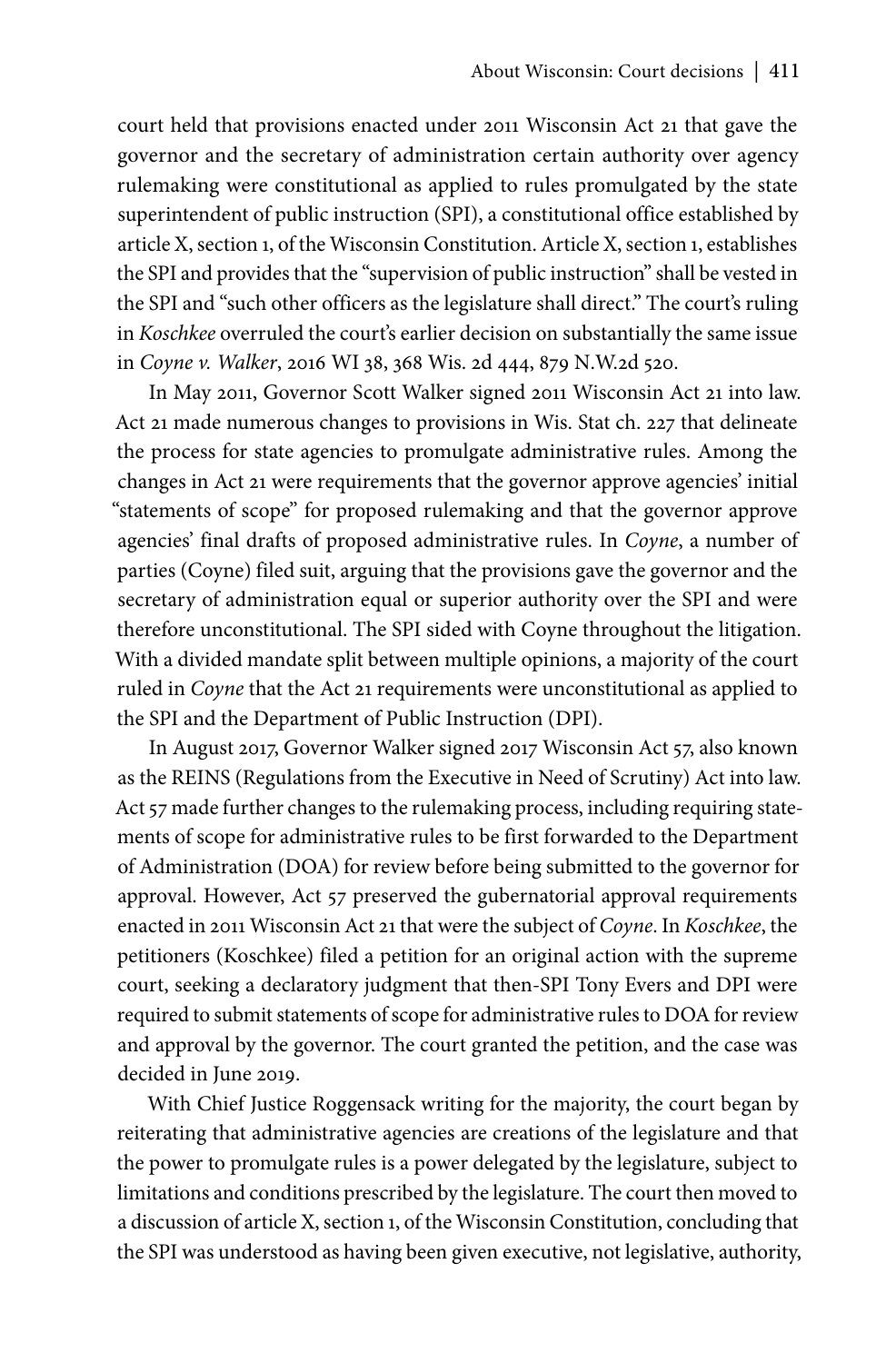with the SPI's duties to be further defined by the legislature. The constitution, the court concluded, vested the supervision of public instruction, an executive function, in the SPI. In contrast, the SPI's rulemaking authority was a delegation of legislative power and therefore was not the "supervision of public instruction" within the meaning of article X, section 1. The court rejected the argument, with which a majority of the court had agreed in *Coyne*, that the challenged provisions impermissibly elevated the governor to a position greater or equal to the SPI with regard to something the SPI does, calling it of no constitutional concern given that rulemaking is a legislative, not executive, power.

Justice R.G. Bradley concurred in the judgment to express her view that the majority was improperly acquiescing to delegations to administrative agencies and straying from original understandings of the separation of powers. Justice Kelly filed a separate concurring opinion. Justice A.W. Bradley wrote in dissent, joined by Justice Dallet, observing that *Coyne* was recently decided precedent by a court whose membership had since changed and concluding that *Coyne*, despite having had multiple opinions, had correctly held that the challenged provisions unconstitutionally infringed on the SPI's supervisory powers.

Justice Abrahamson withdrew from participation.

#### **Suspending an election by executive order**

In *Wisconsin Legislature v. Evers*, 2020 Wis. \_\_\_, the supreme court held that the governor could not by executive order suspend in-person voting on April 7, 2020, an action that would have resulted in modifying a number of election-related statutes outside of the lawmaking process. The court held that, although the governor's power during a public health emergency is substantial, it is not unlimited and not broad enough to suspend the operation of the statutes.

On March 12, 2020, Governor Tony Evers issued an executive order, "Declaring a Health Emergency in Response to the COVID-19 Coronavirus." Following that order, a number of parties filed lawsuits in federal court to modify or suspend certain election-related procedures for the upcoming spring election so that voters would be able to limit their exposure to the novel coronavirus while exercising their right to vote. The United States District Court for the Western District of Wisconsin, with Judge William M. Conley presiding, received three complaints which it consolidated into one case as *Democratic Nat'l Comm. v. Bostelmann*, 451 Supp. 3d 952 (2020). The parties seeking relief sought to enjoin a number of state statutory provisions regarding the conduct of elections, including the procedures for requesting and submitting absentee ballots and the photo identification requirement for voting. In addition, the parties asked the court to postpone the spring election. The parties noted that the governor himself had indicated that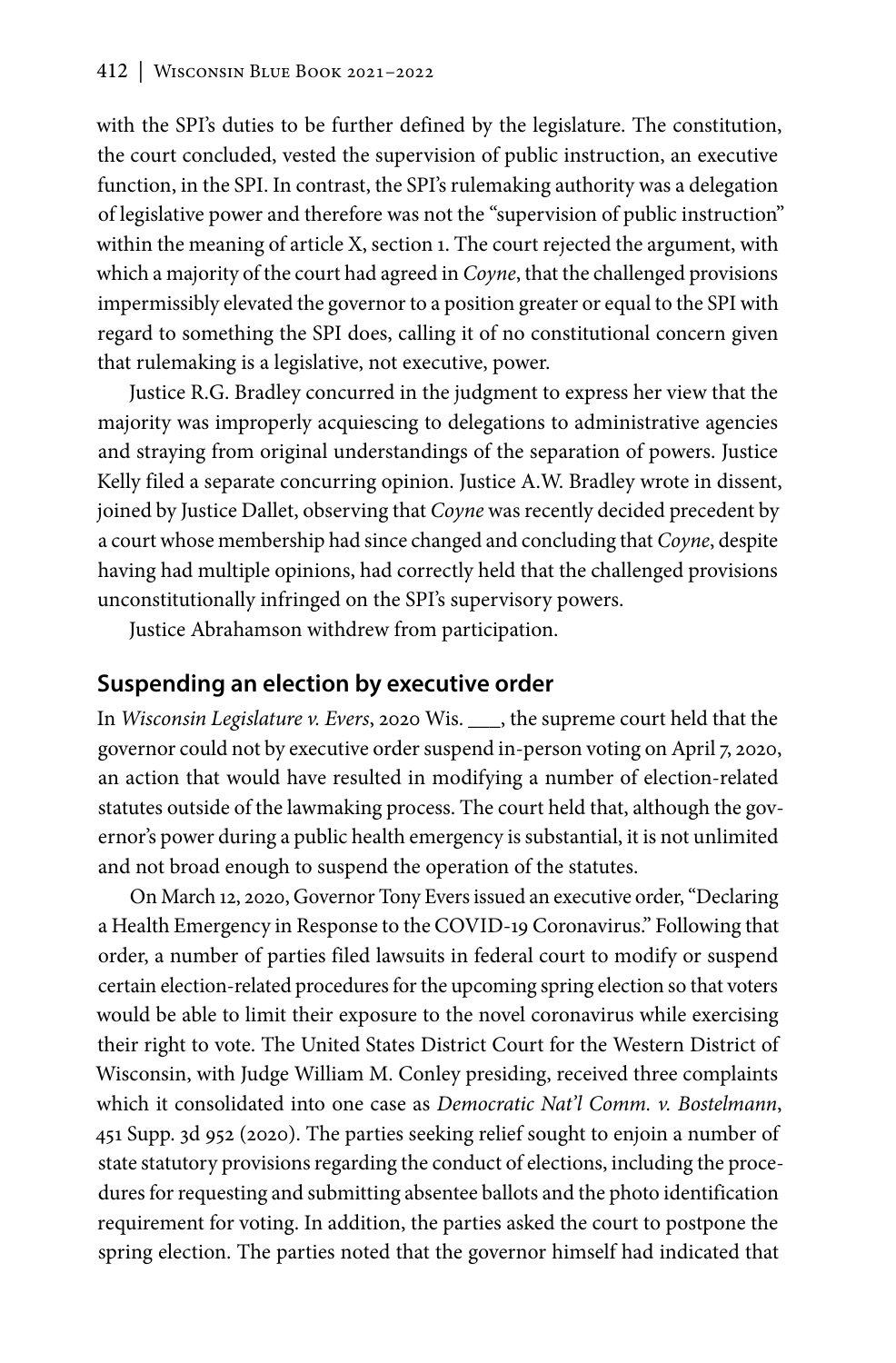he did not believe he had the authority to issue an order postponing the spring election.

Judge Conley issued his decision and order on April 2, five days before the election. Although Judge Conley enjoined and modified certain absentee ballot procedures, he found that it was not in the court's purview to postpone the election. He also noted that delaying the election would create a different host of problems. For example, the WEC had already taken a number of actions in an attempt to conduct an election in as safe and efficient a manner as possible and that the commission administrator had testified that there were no good dates on which to move the election that would not hamper the administration of other elections.

On April 6, the day before the election, Governor Evers issued Executive Order 74, "Related to suspending in-person voting on April 7, 2020, due to the COVID-19 Pandemic." In addition to suspending the spring election and postponing it until June 9, the order also called the legislature into special session to commence at noon on April 7 for the purpose of considering legislation to determine a new date for holding the 2020 spring election. As a consequence of postponing the election, the order also extended the period for requesting, completing, and submitting absentee ballots and the terms of office for all local officials whose terms were, by statute, set to expire following the spring election. Those terms would continue until after the rescheduled election, when the terms for the newly elected officials would begin.

As authority for the order, the governor cited Wis. Stat. § 323.12 (4) (b), which provides that the governor may issue orders during an emergency "as he or she deems necessary for the security of persons and property." The governor also cited several provisions of the Wisconsin Constitution: the preamble, which provides, in part, that the people of Wisconsin establish the constitution in order to "form a more perfect government, insure domestic tranquility and promote the general welfare"; article IV, section 11, which authorizes the governor to convene the legislature into special session; article V, section 1, which provides that the executive power is vested in the governor; and article V, section 4, which authorizes the governor to convene the legislature at a location other than the seat of government due to "danger from the prevalence of contagious disease."

On the same day that the governor issued Executive Order 74, the legislature filed a petition with the supreme court to commence an original action challenging the legality of the order and seeking a temporary injunction. The court granted the petition and issued its decision that day. The court found that none of the authorities cited by the governor, with the exception of article IV, section 11, of the Wisconsin Constitution, pertaining to commencing a special session, allowed the governor to do what he intended under the order.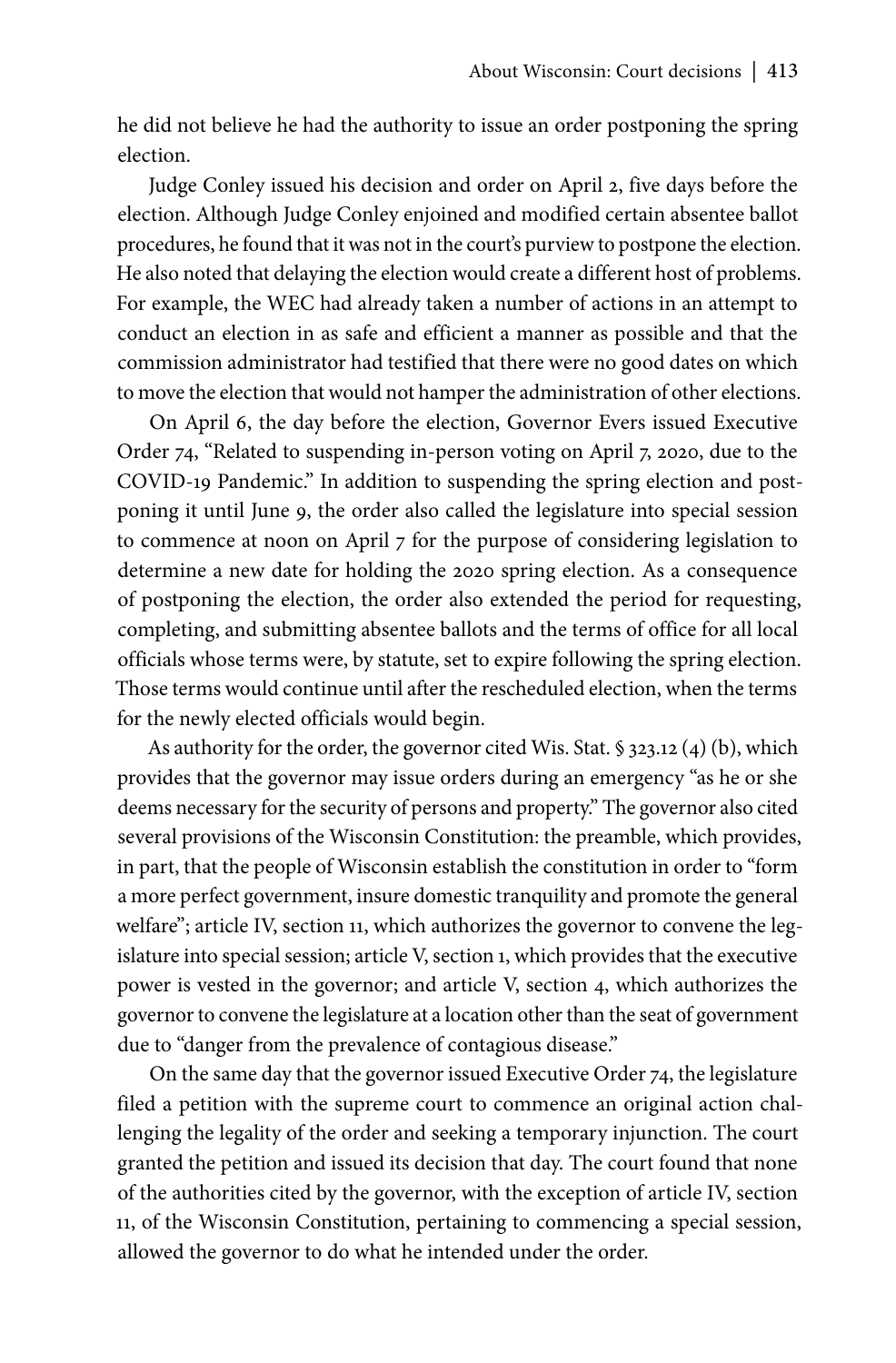With regard to Wis. Stat. § 323.12 (4) (b), although it appears to provide a broad grant of executive power during an emergency, the court noted that it had to be construed in the context of the statute as a whole. For example, Wis. Stat. § 323.12 (4) (d) allows the governor to suspend "the provisions of any administrative rule if the strict compliance with that rule would prevent, hinder, or delay necessary actions to respond to the disaster," which is the subject of an emergency order. Other statutory provisions grant the governor the power during an emergency to engage in certain contracts and to waive fees for permits and licenses. Importantly, the court noted that nothing in Wis. Stat. § 323.12 (4) grants the governor the power to suspend the statutes or postpone an election during an emergency. In other words, if the legislature had intended to grant that power, it would have said so, just as it did with the authority to suspend the administrative rules.

Ultimately, the court enjoined the provisions of Executive Order 74, with the exception of calling the legislature into special session. The court held that failing to do otherwise would have allowed the governor "to invade the province of the Legislature by unilaterally suspending and rewriting laws without authority."

Justice A.W. Bradley, joined by Justice Dallet, dissented, opining that the power granted under Wis. Stat. § 323.12 (4) (b) to issue orders "necessary for the security of persons and property" is broad enough to allow the governor to postpone an election during a pandemic and to modify the operation of the various statutes that are implicated by that postponement.

Justice Kelly did not participate.

### **Indefinitely confined voters**

In *Jefferson v. Dane County*, 2020 Wis. \_\_\_, the supreme court enjoined the Dane County clerk from advising all eligible voters in Dane County that they could designate themselves as "indefinitely confined" because of the governor's "Safer at Home" order and thereby request and receive an absentee ballot without having to provide photo identification.

On March 12, 2020, Governor Tony Evers issued Executive Order 72, "Declaring a Health Emergency in Response to the COVID-19 Coronavirus." On March 24, 2020, as an attempt to reduce the spread of the novel coronavirus, the secretary of health services-designee, Andrea Palm, issued Emergency Order 12, the "Safer at Home" order, which required all individuals present in the state to stay at their place of residence, with certain exceptions. For example, the order allowed individuals to leave their homes to buy groceries or household products. In addition, residents employed at essential businesses or providing essential services were allowed to leave their residence to go to work. Essential businesses and services included health care, infrastructure, construction, food production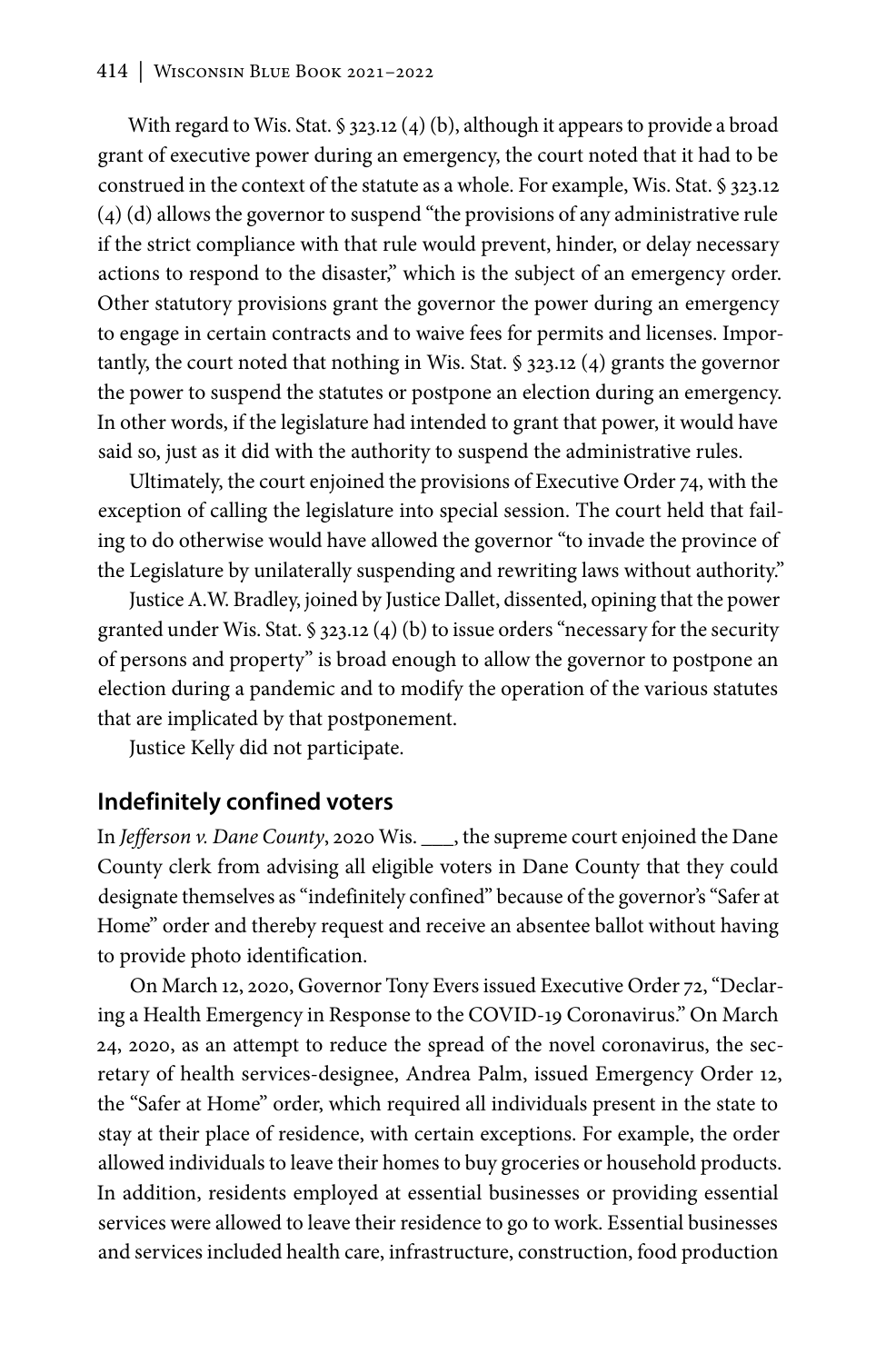and distribution, law enforcement, and government. The order did not require that those who were ill from COVID-19 or at high-risk for becoming ill from it stay at home, but, instead, they were "urged to stay at their home or residence to the extent possible except as necessary to seek medical care." The order took effect at 8 a.m. on March 25, 2020, and was to remain in effect until 8 a.m. on April 24, 2020.

On March 25, 2020, Dane County Clerk Scott McDonnell posted a statement on his Facebook page indicating that, as a result of the executive order declaring a health emergency and the "Safer at Home" order, all eligible voters in Dane County could, as needed, declare themselves "indefinitely confined" for purposes of requesting and completing an absentee ballot for the upcoming spring election. He further urged absentee voters who were having difficulty presenting photo identification with their absentee ballot request to indicate that they were "indefinitely confined" in order to avoid that requirement.

Section 6.86 (2) (a) of the Wisconsin Statutes allows an eligible voter to automatically receive an absentee ballot for every election if the voter includes with his or her absentee ballot application a signed statement indicating that the voter is "indefinitely confined because of age, physical illness or infirmity or is disabled for an indefinite period." A voter who certifies himself or herself as "indefinitely confined" is not required to present photo identification to vote absentee if the individual who witnesses the voting of the ballot submits a statement that contains the voter's name and address and verifies that the voter's name and address are correct. A voter who certifies as "indefinitely confined" is required to notify the municipal clerk when the voter no longer qualifies as being "indefinitely confined."

Two days after the Dane County clerk's Facebook post, the Republican Party of Wisconsin and Mark Jefferson, its executive director, filed with the supreme court a petition for leave to commence an original action and a motion for a temporary injunction that would require the county clerk to remove his Facebook post from March 25, 2020, and issue a new statement that set forth the interpretation of Wis. Stat. § 6.86 (2) (a) proposed by the petitioners. On March 31, 2020, the court granted the motion for a temporary injunction, finding that the clerk's advice to the municipal clerks and voters of Dane County was "legally incorrect." The court also found that the clerk's subsequent posting of guidance from the WEC with regard to voters who certify themselves as "indefinitely confined" did not render the issue moot as that did not prevent the clerk from reposting the erroneous, misleading information or from the continued distribution of the original posting on the Internet. The court expressed its concern that eligible voters, relying on the clerk's incorrect advice, would be misled into thinking they could declare themselves "indefinitely confined" simply because of the public health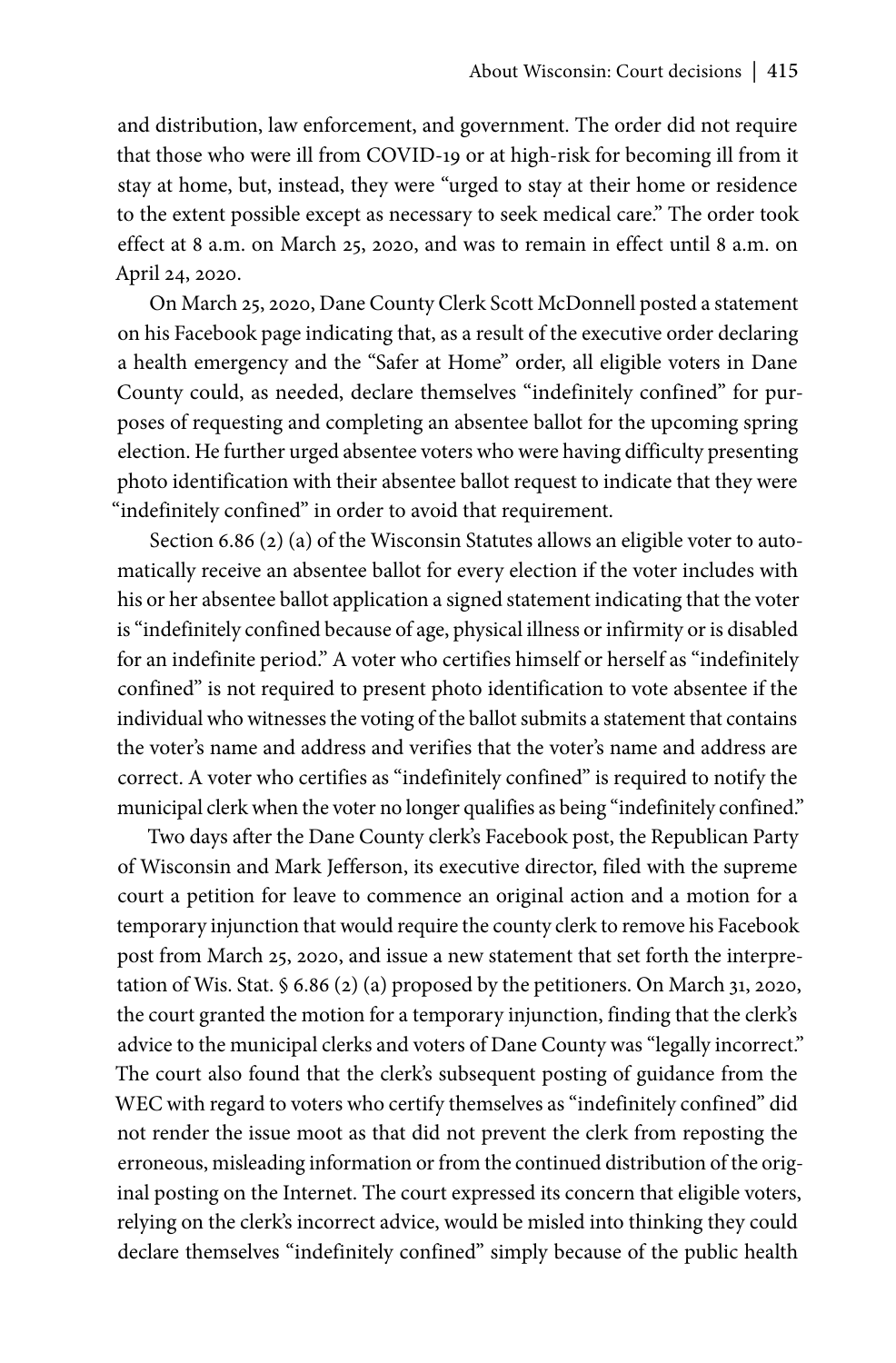emergency and the "Safer at Home" order and receive an absentee ballot without providing the photo identification that the law otherwise requires.

Consequently, the court ordered McDonnell to refrain from posting any advice regarding voters declaring themselves "indefinitely confined" that is inconsistent with WEC guidance. The court found that the WEC guidance provided an important clarification. Specifically, although the guidance indicated that the designation of "indefinitely confined" is a decision to be made by the voter on the basis or his or her current circumstances, the designation is not to be used solely as a means to avoid the photo identification requirement for voting. The WEC guidance also indicated that being "indefinitely confined" does not mean that the voter is either permanently or completely unable to travel outside the person's residence, but that the voter must be "indefinitely confined" because of age, physical illness or infirmity, or disability.

Justice Kelly did not participate in the decision.

On April 1, 2020, the court also granted the petition for leave to commence an original action. The petition set forth two questions for the court to resolve. The first question was whether the Dane County clerk had the authority to issue an interpretation of Wis. Stat. § 6.86 (2) (a) that would have allowed voters to request and return an absentee ballot without providing photo identification. The second question was whether all eligible Wisconsin voters could avoid the photo identification requirement for absentee ballots on the grounds that the "Safer at Home" order rendered them "indefinitely confined" because of age, physical illness or infirmity, or disability. The court heard oral argument on September 29, 2020.

On December 14, 2020, in a majority opinion authored by Chief Justice Patience D. Roggensack, the court held that the Dane County clerk's interpretation of Wis. Stat. § 6.86 (2) (a) was erroneous and that the "Safer at Home" order did not make all eligible Wisconsin voters "indefinitely confined" for the purpose of receiving absentee ballots without having to present photo identification. To reach that conclusion, the court determined that Wis. Stat. § 6.86 (2) allows each individual voter to make the determination as to whether he or she is "indefinitely confined" on the basis of age, physical illness or infirmity, or disability. All of the justices concurred in this part of the opinion.

However, the majority also held that the designation of being "indefinitely confined" could not be made on the basis of someone else's age, physical illness or infirmity, or disability. For example, an individual taking care of an eligible voter who is "indefinitely confined" may not claim that designation solely because the individual is the voter's caretaker. The court addressed this issue in response to arguments raised by Disability Rights Wisconsin, which the court had allowed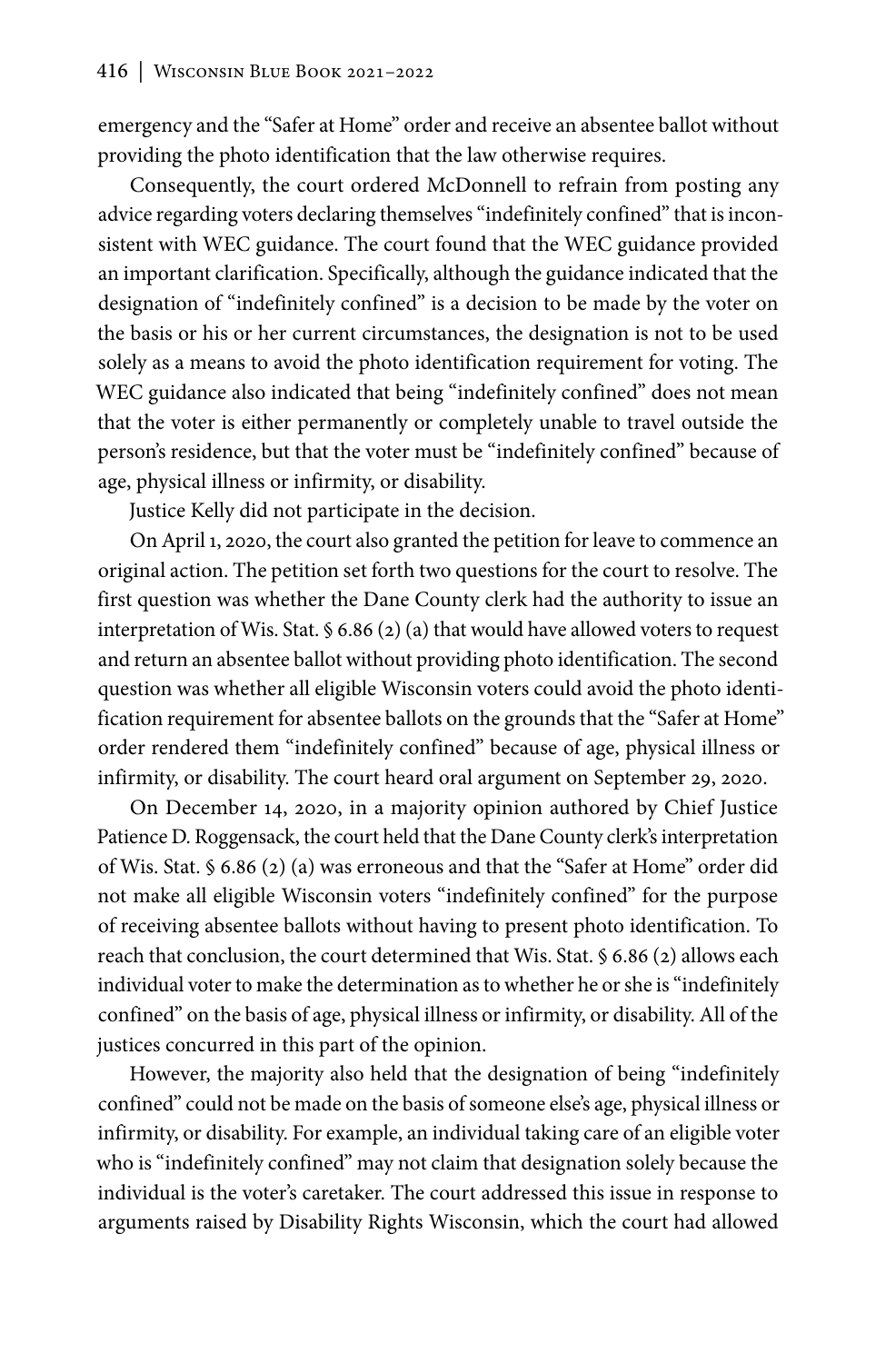to intervene. Justice A.W. Bradley and Justice Dallet filed separate dissents to this part of the decision and Justice Karofsky joined Justice Dallet's dissent. Justice A.W. Bradley objected to the majority "inserting its own words into the statutory text chosen by the legislature" in order to determine that a voter must determine whether he or she is "indefinitely confined" on the basis of his or her own age, illness, or disability. Justice Dallet objected to the majority reaching its determination by considering hypothetical voters in hypothetical situations and not on the facts before court.

# **Incapacitated driver provision of implied consent law is unconstitutional**

In *State v. Prado*, 2020 WI App 42, 393 Wis. 2d 526, 947 N.W.2d 182, the court of appeals considered whether the implied consent that drivers are deemed to have given and are unable to withdraw due to incapacitation satisfies the Fourth Amendment to the U.S. Constitution. The court found that it does not and held the provision to be unconstitutional.

The implied consent law provides that a person operating a motor vehicle on a public highway has given consent to have a sample of his or her breath, blood, or urine subjected to a chemical test to determine the presence of alcohol, controlled substances, or other drugs. When a law enforcement officer requests a chemical test sample, the person may withdraw his or her consent. However, if the person is incapacitated, the person is presumed not to have withdrawn consent, and the officer may obtain a chemical test sample if the officer has probable cause to believe the person was operating a motor vehicle while intoxicated.

Dawn Prado was involved in a fatal car crash and was transported to a hospital. While Prado was unconscious, a law enforcement officer directed that a sample of Prado's blood be drawn for chemical testing. The officer did not obtain a warrant but instead relied on the incapacitated driver provision of the implied consent law.

Prado's blood sample revealed the presence of a controlled substance and a prohibited alcohol concentration. Prado moved to suppress the results of the blood test, arguing that the incapacitated driver provision upon which the officer relied is unconstitutional. The circuit court agreed, suppressing the results of the blood test, and the state appealed.

The court of appeals noted that it had certified the question of the constitutionality of the incapacitated driver provision to the Wisconsin Supreme Court on three prior occasions but had yet to see the issue definitively resolved. Indeed, the court of appeals stayed this appeal for over two years awaiting the outcome of other cases that raised the same issue. One of those appeals was taken up by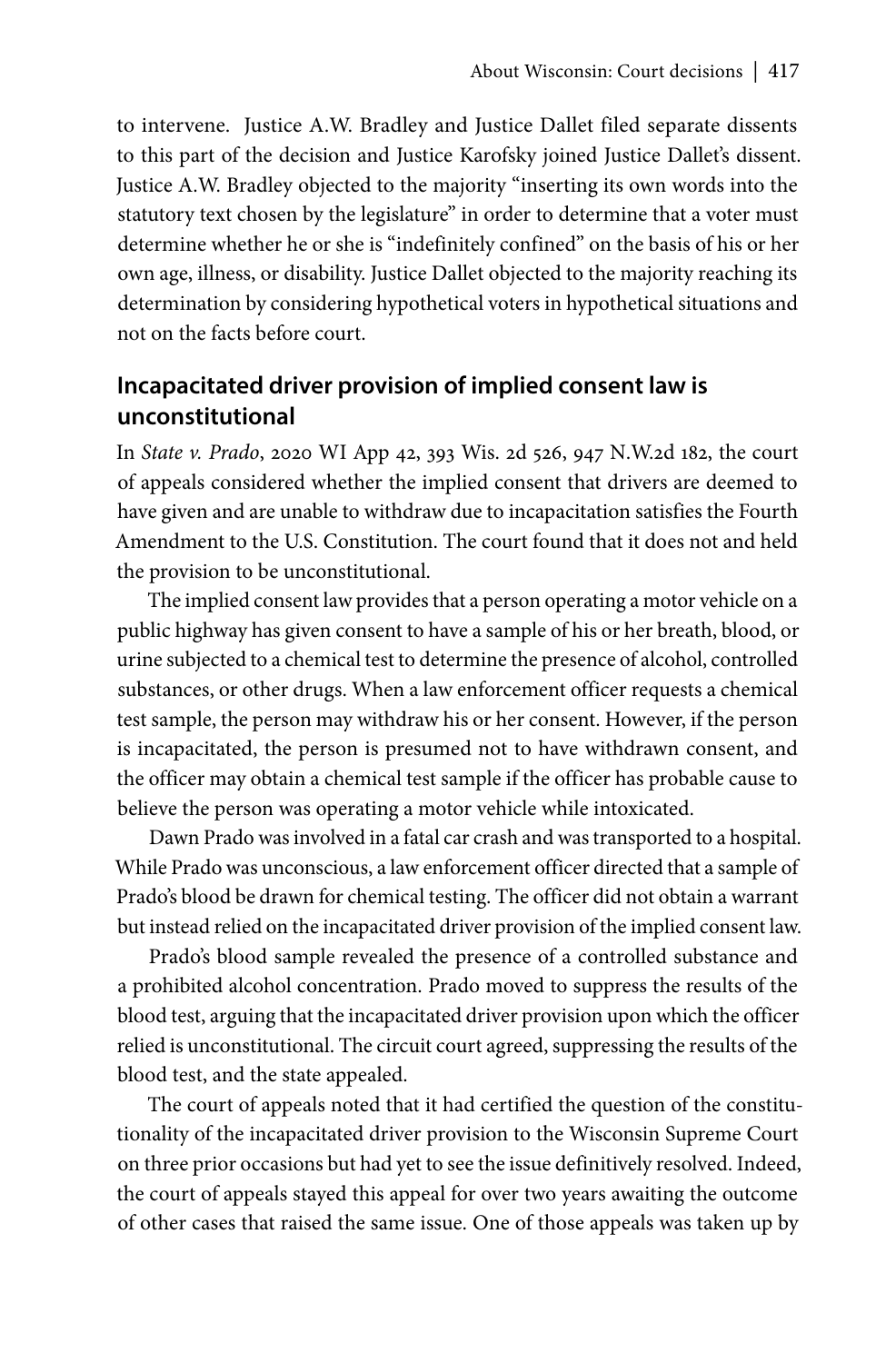the U.S. Supreme Court, which declined to directly address the issue, in *Mitchell v. Wisconsin*, 588 U.S. \_\_\_, 139 S. Ct. 2525 (2019).

In its consideration of the issue, the court of appeals provided a thorough review of relevant case law, including the most recent U.S. Supreme Court opinions. The court of appeals reasoned that collection of a blood sample is a search governed by the Fourth Amendment to the U.S. Constitution and may not be conducted without a warrant unless the search falls within one of the specifically established exceptions to the warrant requirement. Consent is one such exception, but the court held that implied consent that is not withdrawn does not meet the standards established by the U.S. Supreme Court in *Mitchell* and *Birchfield v. North Dakota*, 579 U.S. \_\_\_, 136 S. Ct. 2160 (2016). The court held that "implied consent" is not itself an established exception to the warrant requirement, nor does it satisfy the traditional warrant exception for voluntary consent.

The court of appeals held that the incapacitated driver provision of the implied consent statute authorizes warrantless searches that do not fit within any exception to the warrant requirement. Thus, the court held, any search conducted under that authority violates the Fourth Amendment to the U.S. Constitution. Ultimately, the court held the incapacitated driver provision to be unconstitutional.

However, the court noted that, while evidence obtained through unconstitutional searches should be excluded at trial, courts may deviate from this rule when law enforcement has acted in good faith reliance on settled law. The court held that the blood draw in this case occurred before *Birchfield* and *Mitchell* were decided and was therefore conducted in good-faith reliance on the incapacitated driver provision, which was settled law for decades. Thus, although the court found the provision to be unconstitutional, the court reversed the lower court's suppression of Prado's blood test result because the law enforcement officer was acting on a good faith understanding of the law.

### **Open records**

In *Lueders v. Krug*, 2019 WI App 36, 388 Wis. 2d 147, 931 N.W.2d 898, the court of appeals held that Wisconsin's open records law requires a state representative to provide electronic, rather than paper, copies of emails when sought through an open records request.

In this case, Bill Lueders sent Representative Scott Krug a request to review correspondence sent to Krug's office during a certain period that related to specific topics and bills relating to the state's water laws. Krug provided Lueders with paper printouts of relevant emails. Lueders then sent Krug a request for all emails relating to changes in the state's water laws received by Krug's office within that same period, and requested that the records be provided in electronic form and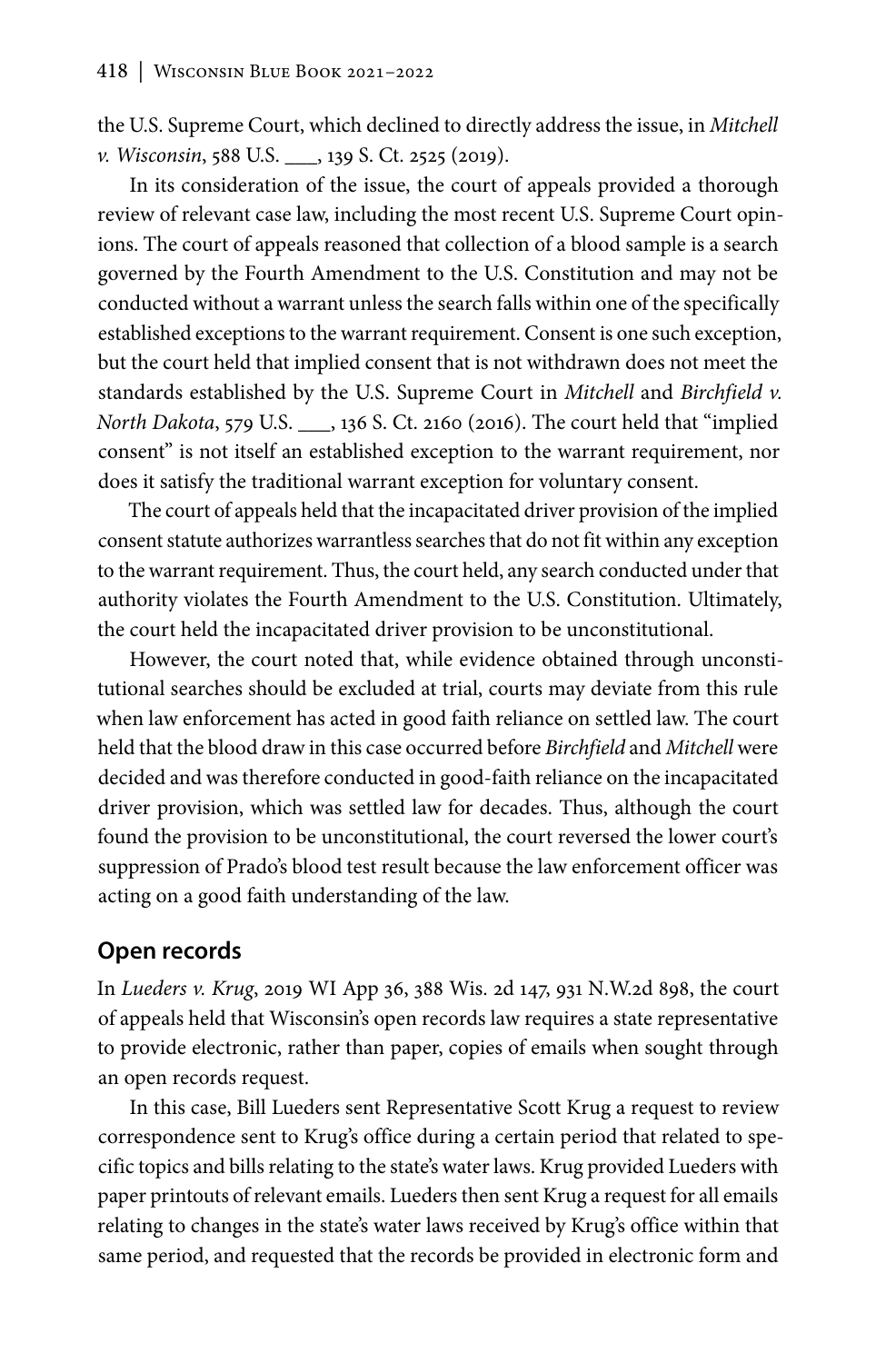not as printed copies. Krug declined, stating that he had already provided Lueders with printed copies of the requested emails, which satisfied the requirements of the open records law.

Wisconsin's open records law, Wis. Stat. § 19.35 (1) (b), provides that "any requester has a right to inspect a record and to make or receive a copy of a record." This provision also states the following: "If a requester appears personally to request a copy of a record that permits copying, the authority having custody of the record may, at its option, permit the requester to copy the record or provide the requester with a copy substantially as readable as the original."

The circuit court ordered Krug to provide electronic versions of the emails, and Krug appealed, arguing that the state's open records law required only that he provide copies of records that were substantially as readable as the originals.

The court of appeals first found that the provision under the open records law upon which Krug relied, which requires the custodian to provide the requester "with a copy substantially as readable as the original," applies only if "a requester appears personally to request a copy of a record." The provision did not apply in this case because Lueders did not appear personally, but instead submitted his open records requests by email.

The court of appeals next looked to *State ex rel. Milwaukee Police Ass'n v. Jones*, 2000 WI App 146, 237 Wis. 2d 840, 615 N.W.2d 190, in which the Milwaukee Police Department denied a request to provide a digital recording of a 911 call after the department had provided an analog copy of the call in response to a previous request. The court in that case held that the digital version of the recording would contain data not found in the analog version and that the requester was entitled to the digital copy. The court in that case noted that "[i]f a 'copy' differs in some significant way for purposes of responding to an open records request, then it is not truly an identical copy, but instead a different record."

In *Lueders*, the court held that the electronic copies of the emails that Lueders requested were substantially different from the printed copies he was provided because the electronic copies contained information not available on the printed versions, including metadata that showed when the emails were created and who created them. The court therefore concluded that providing paper versions of the emails was not a satisfactory response to Lueders's second request that specifically asked for digital versions of the emails and affirmed the circuit court's order requiring disclosure of the electronic versions of the emails.

## **Activities that are included in the mission of a traffic stop**

In two cases before the Wisconsin Supreme Court, the court evaluated and applied the recent U.S. Supreme Court case *Rodriguez v. United States*, 575 U.S. 348 (2015),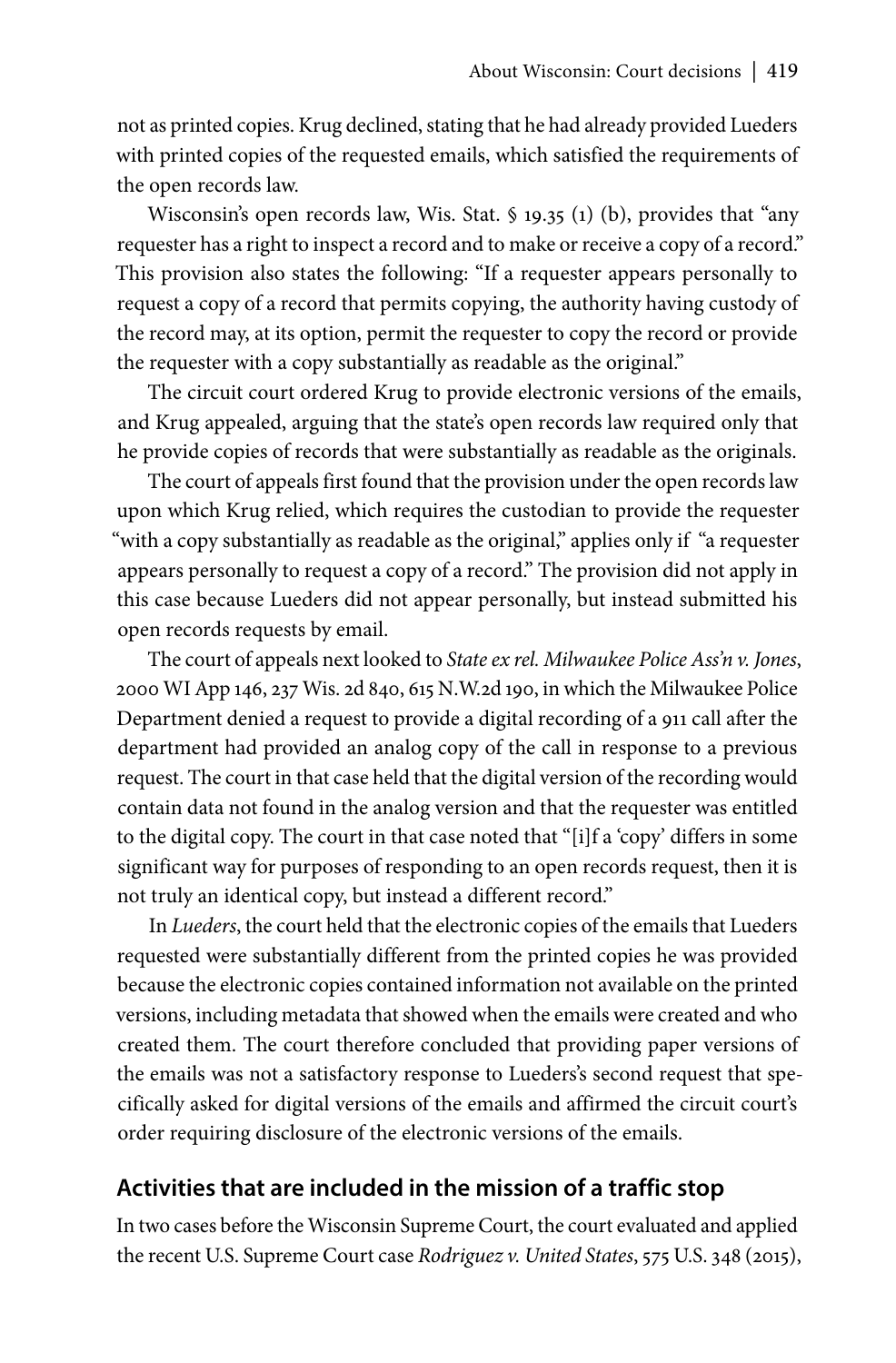in which the U.S. Supreme Court held that the tolerable duration of police inquiries in the traffic-stop context is determined by the length of time reasonably required to complete the "mission" of the traffic stop.

The Fourth Amendment to the U.S. Constitution prohibits unreasonable seizures. A traffic stop is a type of seizure under the Fourth Amendment, and authority for a traffic stop seizure ends when the police officer completes, or reasonably should have completed, the "mission" of the traffic stop. The U.S. Supreme Court has explained that the mission includes 1) addressing the traffic violation that warranted the stop, 2) conducting ordinary inquiries incident to the stop, and 3) taking negligibly burdensome precautions to ensure officer safety. In addition, officers may make certain unrelated investigations as long as they do not measurably extend the duration of the traffic stop.

In *State v. Wright*, 2019 WI 45, 386 Wis. 2d 495, 926 N.W.2d 157, the Wisconsin Supreme Court considered whether a police officer unlawfully extended a traffic stop in violation of the Fourth Amendment to the U.S. Constitution when the officer asked the driver about the presence of weapons in the car and asked whether the driver held a valid permit to carry a concealed weapon (CCW permit).

In this case, police officers stopped the car John Patrick Wright was driving because the passenger-side headlight was out. Officer Kristopher Sardina asked Wright for his driver's license and asked several other questions, including whether Wright held a CCW permit and whether he had any weapons in the car. Wright admitted that he did not have a CCW permit and that he did have a firearm in the glove compartment. Officer Sardina took Wright's license back to the squad car, ran Wright's information, and ran a CCW permit check. Officer Sardina discovered that Wright did not hold a valid CCW permit and arrested him for carrying a concealed weapon.

Wright moved to suppress the firearm evidence on the basis that Officer Sardina unlawfully extended the traffic stop in violation of the Fourth Amendment to the U.S. Constitution when he asked questions about whether Wright held a CCW permit and about the presence of weapons. The circuit court granted Wright's motion to suppress, and the court of appeals affirmed.

In a unanimous opinion authored by Justice Abrahamson, the supreme court reversed. The court asked whether Officer Sardina's questions constituted part of the mission of the traffic stop. The court explained that, if the questions were part of the mission, they would not be considered an extension of the traffic stop, and, if the questions were not part of the mission, they would violate the Fourth Amendment to the U.S. Constitution only if they measurably extended the duration of the traffic stop.

The court quickly dispensed with the officer's question regarding the presence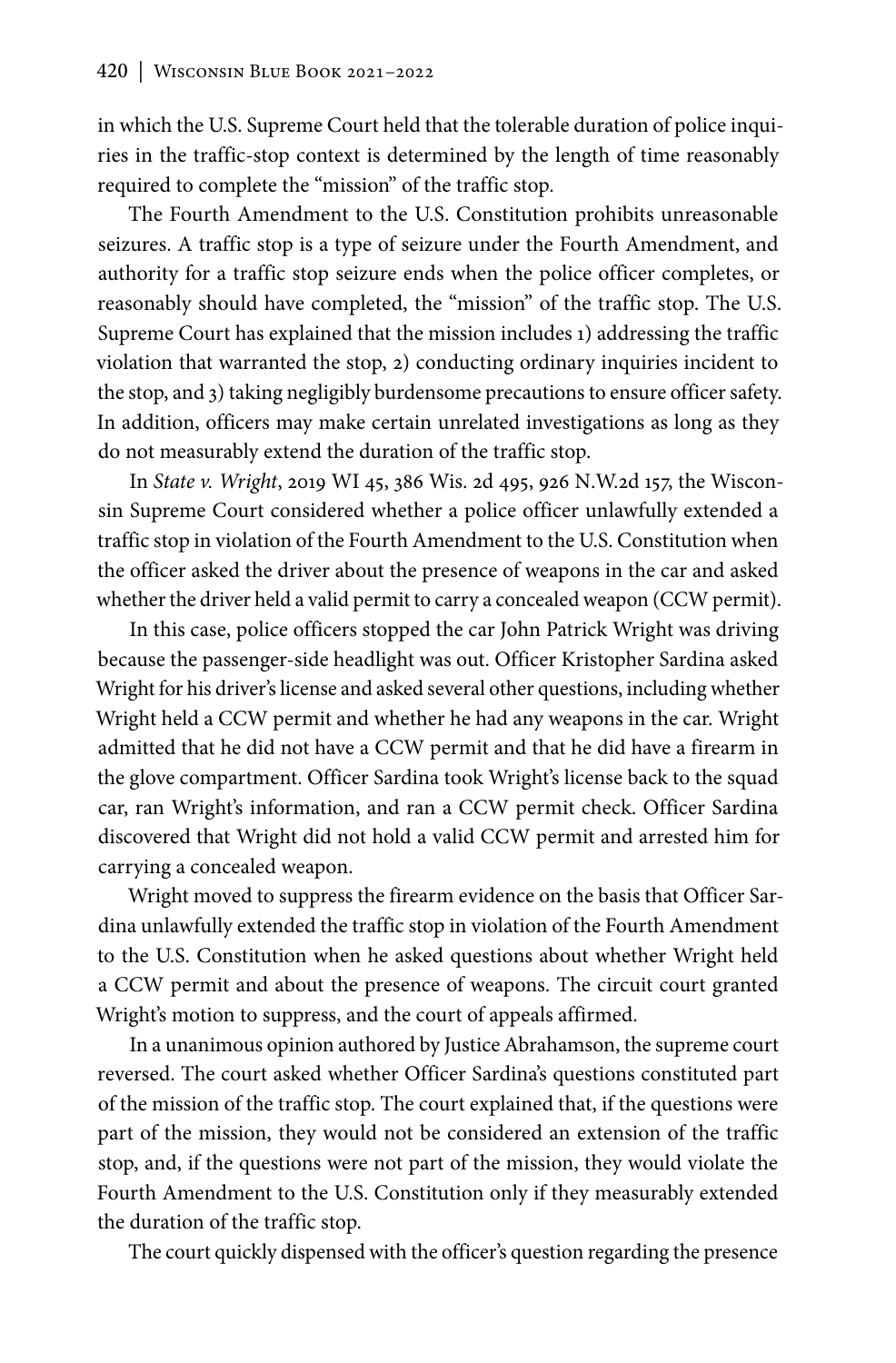of weapons, concluding that the question was part of the mission of the traffic stop because the question was "a negligibly burdensome precaution taken to ensure officer safety." Because the question was part of the mission, it did not extend the traffic stop and did not violate the Fourth Amendment.

On the other hand, with respect to Officer Sardina's question regarding whether Wright held a CCW permit, the court held that the question and the CCW permit check were not part of the ordinary inquiries incident to the traffic stop. The court noted that ordinary inquiries typically involve checking the driver's license, determining whether there are outstanding warrants against the driver, and inspecting the automobile's registration and proof of insurance. Further, the question was not related to officer safety because it is the potential presence of a weapon that implicates the safety of the officer, not whether that weapon is being lawfully carried. Thus, in the absence of reasonable suspicion of criminal activity, the question and the CCW permit check were an investigation unrelated to the mission of the traffic stop.

Nevertheless, the court concluded that, in this case, there was no evidence that those activities had measurably extended the duration of the traffic stop. Because asking about the CCW permit and running a CCW permit check were conducted concurrently with mission-related activities, those unrelated investigations did not violate Wright's Fourth Amendment rights.

In *State v. Brown*, 2020 WI 63, 392 Wis. 2d 454, 945 N.W.2d 584, the supreme court considered whether a police officer unlawfully extended a traffic stop in violation of the Fourth Amendment to the U.S. Constitution when the officer, after writing a traffic ticket but before handing it to the driver, ordered the driver out of the car, led the driver to the front of the squad car, asked the driver if he had anything on his person that the officer should "be concerned about," and asked permission to search the driver.

In this case, Officer Christopher Deering pulled over the car Courtney Brown was driving for failing to make a complete stop at a stop sign. Officer Deering asked Brown multiple questions about his whereabouts and destination that evening and found Brown's story suspicious. Officer Deering ran a records search on Brown while writing him a ticket for failing to wear a seatbelt, then, with the completed ticket in hand, returned to Brown's vehicle. Officer Deering did not give Brown the ticket or return his driver's license. Instead, Officer Deering asked Brown to exit the car, led him back to the front of the squad car, and asked if there was anything on Brown's person that Officer Deering "needed to know about" or "be concerned about." Brown answered that he had nothing, but Officer Deering asked for consent to search Brown's person and proceeded to conduct the search, uncovering drugs and cash.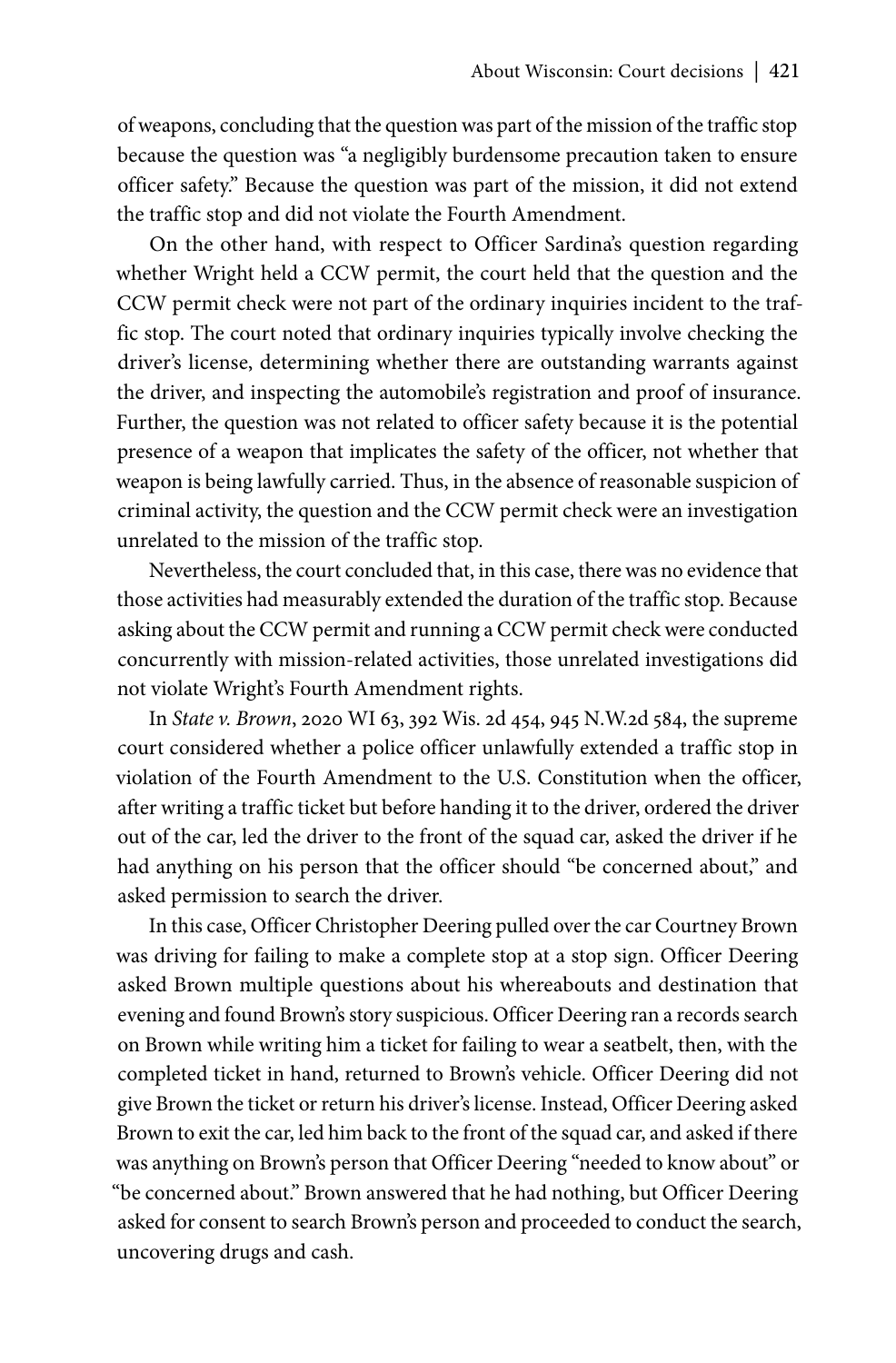Brown was charged with possession with intent to deliver cocaine and moved to suppress the evidence of drugs and money on the grounds that the search was an unlawful extension of the traffic stop unsupported by reasonable suspicion. The circuit court denied the motion, and the court of appeals affirmed on other grounds.

In a majority opinion authored by Justice R.G. Bradley, the supreme court affirmed. The court examined each action taken by Officer Deering after writing the traffic ticket and returning to Brown's car, finding that the mission of the stop had not been completed and all of Officer Deering's actions were negligibly burdensome actions related to officer safety, which is part of the mission of the traffic stop.

With respect to the officer's request for Brown to exit the vehicle, the court held that the request was "of no constitutional moment" because courts decades ago established a bright-line rule in the interest of officer safety that officers may order a driver out of the vehicle during a lawful traffic stop without violating the Fourth Amendment to the U.S. Constitution. The court explained that, because the officer had not yet handed Brown the ticket, the mission of the traffic stop had not been completed. The court flatly rejected Brown's assertion that the stop reasonably should have been completed because "all that remained was handing the ticket to Brown and ending the seizure." The court stated that "the mission of the stop continued."

The court similarly disposed of Brown's challenge regarding Officer Deering walking Brown away from his car and back to the front of the squad car. The court noted the inherent danger of the driver and officer standing a few feet from passing traffic. The court concluded, "There is no distinction for Fourth Amendment purposes between law enforcement directing a driver to stand next to his car, at the curb, or behind his car, and leading a driver to the front of the officer's squad car."

Next, the court examined whether it was reasonable for Officer Deering to ask Brown whether he had anything on his person with which the officer should be concerned. The parties disagreed on the specific words Officer Deering used but agreed that he did not specifically ask about weapons. The court concluded that no "magic words" were required and, given the facts of the case, Officer Deering had a constitutionally reasonable safety concern regarding the presence of a weapon. The court essentially determined that the officer's question simultaneously asked two questions—one mission related, and one not. The court concluded that 1) the officer's question was negligibly burdensome and pursuant to the stop's mission because it concerned officer safety, and 2) the officer's question regarding possession of concerning items did not measurably extend the duration of the stop because it was posed concurrently with mission-related activities.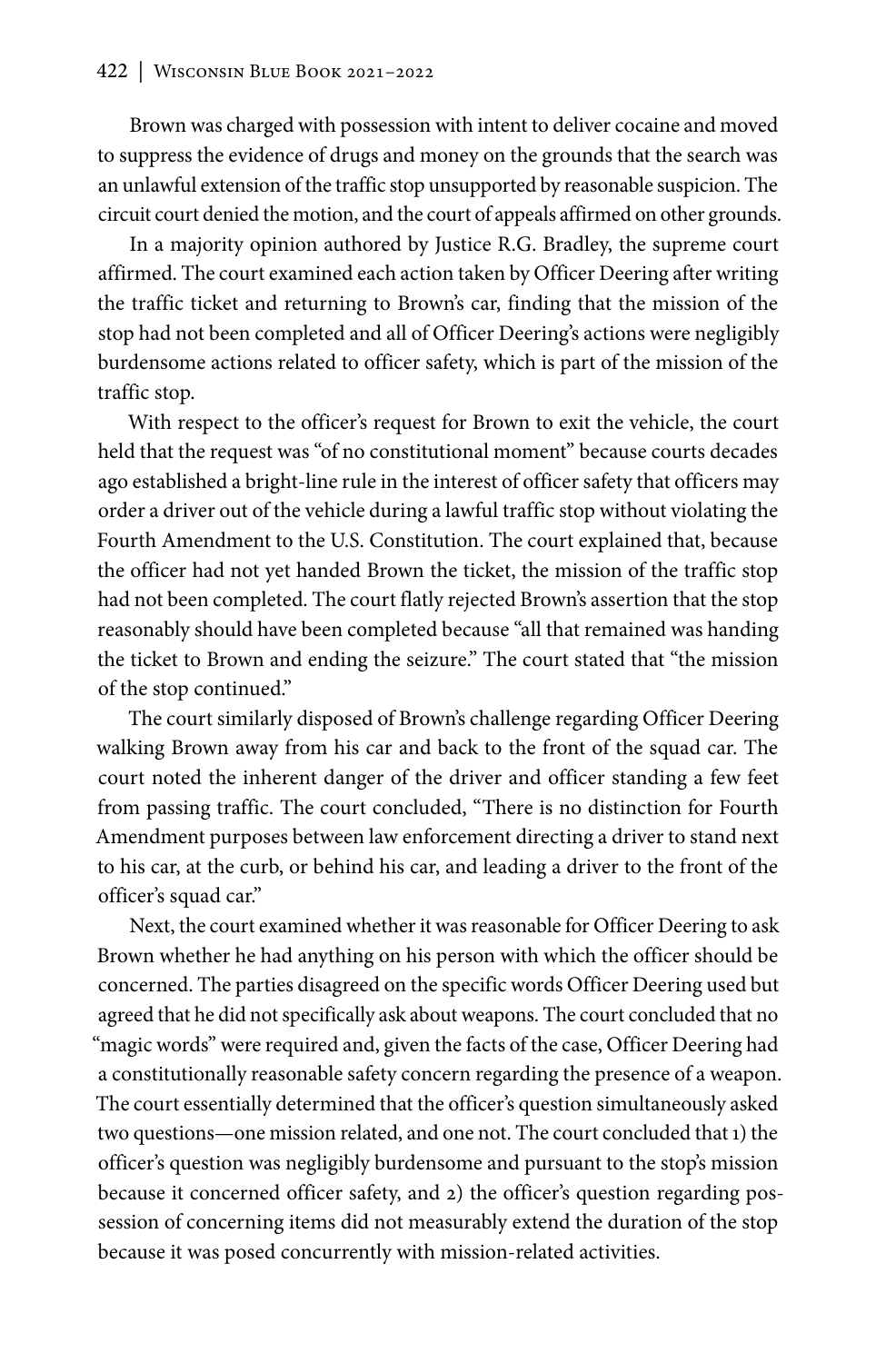Finally, the court briefly considered Officer Deering's request to search Brown. The court noted that, while a search may be a severe intrusion, a *request* to search is not. The court summarily concluded that the request for consent to search "was constitutionally permissible as a negligibly burdensome inquiry related to officer safety." The court did not address the constitutionality of the actual search and did not address whether Brown actually gave consent for the search.

Justice R.G. Bradley also wrote a concurring opinion joined by Justice Kelly. Justice Dallet filed a dissenting opinion. Justices A.W. Bradley and Hagedorn did not participate.

### **Due process; fair identification requirement**

In *State v. Roberson*, 2019 WI 102, 389 Wis. 2d 190, 935 N.W.2d 813, the supreme court held that pretrial identification of a crime suspect may be based on presenting the witness with a single photograph, overturning precedent that required the use of a photo array.

The case arose from an incident in which the victim, C.A.S., was shot over a drug deal that went wrong. In the days preceding the incident, C.A.S. spent a total of two-and-a-half to three hours over the course of three encounters with the man who shot him. When asked whether he could identify the shooter, C.A.S. initially responded with uncertainty. However, when a police officer showed C.A.S. a photograph of the defendant, Stephan I. Roberson, C.A.S. affirmatively identified Roberson as his shooter. The circuit court ordered the identification evidence to be suppressed on the basis that the investigators used a single photograph as opposed to a photo array. Previous supreme court precedent established that a "showup," or an identification based on showing a witness only one suspect, is inadmissible evidence unless, on the basis of the totality of the circumstances, the procedure was necessary.

In this case, the court of appeals, in an unpublished decision, reversed the circuit court's suppression, and the supreme court agreed. In a majority opinion authored by Chief Justice Roggensack, the court held that due process does not prohibit identification of a crime suspect on the basis of a showup, but rather requires that the identification evidence has a sufficient "indicia of reliability" to be admissible.

In reaching its conclusion, the supreme court overturned its 2005 decision in *State v. Dubose*, 2005 WI 126, 285 Wis. 2d 143, 699 N.W.2d 582. The court in Dubose had determined that identifications based on showups were unreliable because they were impermissibly suggestive and, therefore, allowing that identification evidence into the trial violated the defendant's right to due process under article I, section 8, of the Wisconsin Constitution. In its opinion in *Dubose*, the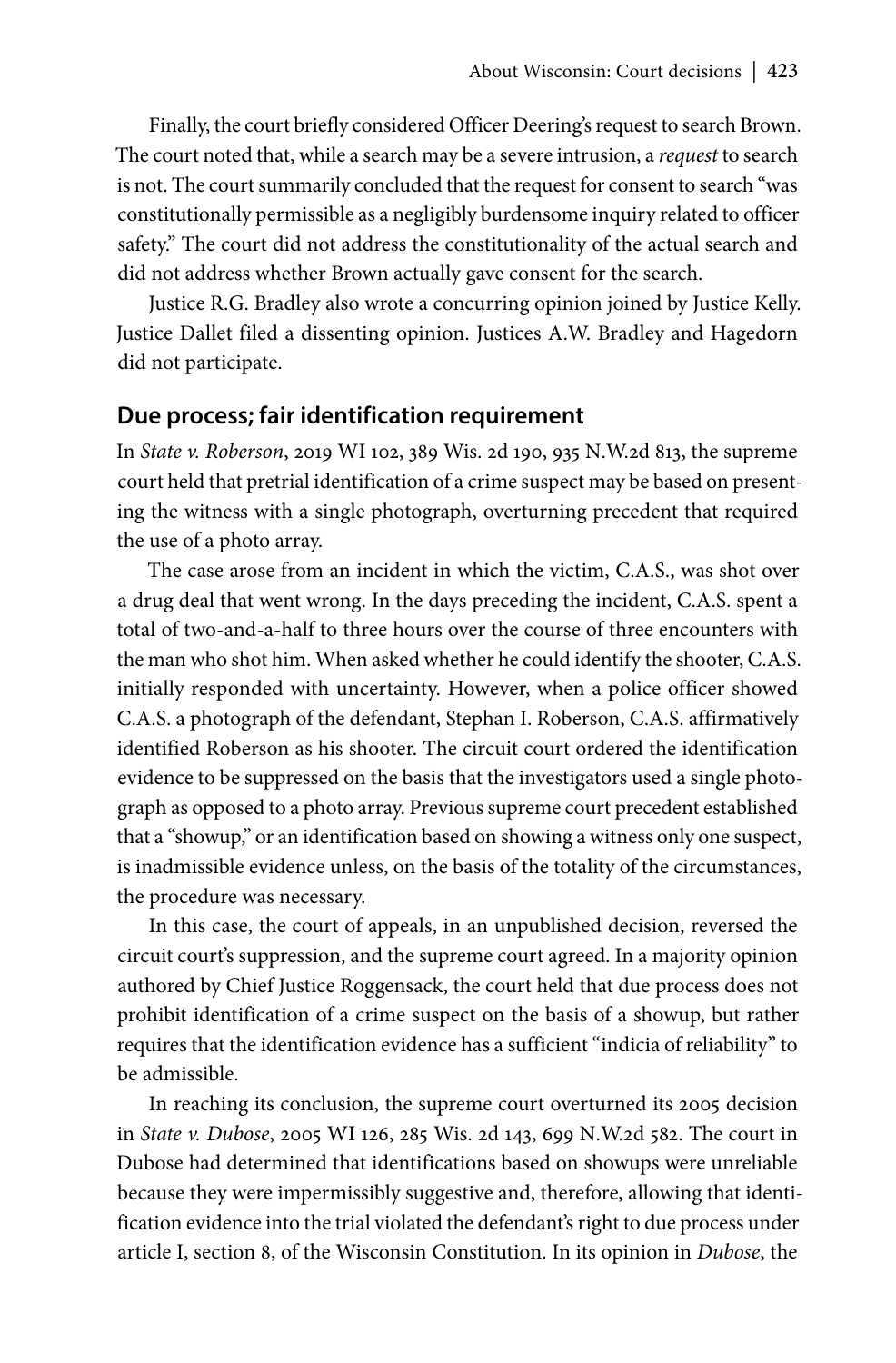court acknowledged that the standard the court was adopting diverged from the standard that had been adopted by the U.S. Supreme Court in interpreting the due process clause of the Fourteenth Amendment to the U.S. Constitution. The U.S. Supreme Court has not interpreted the Fourteenth Amendment to prohibit identifications on the basis of showups, but rather requires an evaluation of the reliability of the identification testimony.

The court in *Roberson* criticized its decision in *Dubose* for its departure from past practice of interpreting the state's constitutional due process requirements as the same as federal constitutional due process requirements. In addition, the court disagreed with the reliance in *Dubose* on social science to evaluate the reliability of eyewitness identifications. Finally, the court noted several instances in which the standard set forth in *Dubose* was not followed. For these reasons, the court found that the decision in *Dubose* was unsound in principle and should be overturned.

After determining that *Dubose* was overturned, the court returned to the test employed to determine the reliability of an eyewitness identification pre-*Dubose*. Under the pre-*Dubose* standard, a criminal defendant bears the initial burden of demonstrating that a showup was impermissibly suggestive. If the defendant meets this burden, the state may still introduce the evidence if it proves that under the totality of the circumstances, the identification was reliable even though the confrontation procedure was suggestive. In *Roberson*, the court held that the state met its burden, and the identification based on a single photograph was allowed as evidence in the trial.

Justice R.G. Bradley filed a concurring opinion that was joined by Justice Kelly. Justice Hagedorn filed a separate concurring opinion. Justice Dallet, joined by Justice A.W. Bradley, dissented.

## **Claims against firearm classified advertising website barred by federal law**

In *Daniel v. Armslist, LLC*, 2019 WI 47, 386 Wis. 2d 449, 926 N.W.2d 710, the supreme court held that the federal Communications Decency Act of 1996 (the CDA) barred claims asserted against the operator of a website that advertised a firearm for sale by a third party when an individual unlawfully purchased the gun and used it to commit a mass shooting.

In October 2012, a Wisconsin court granted Zina Daniel Haughton a restraining order against her husband Radcliffe Haughton after he assaulted her and threatened to kill her. Among other things, the restraining order prohibited Radcliffe from possessing a firearm for a period of four years. Within two days after the order was entered, Radcliffe used the firearm advertising website armslist. com to arrange to purchase a semiautomatic handgun and ammunition from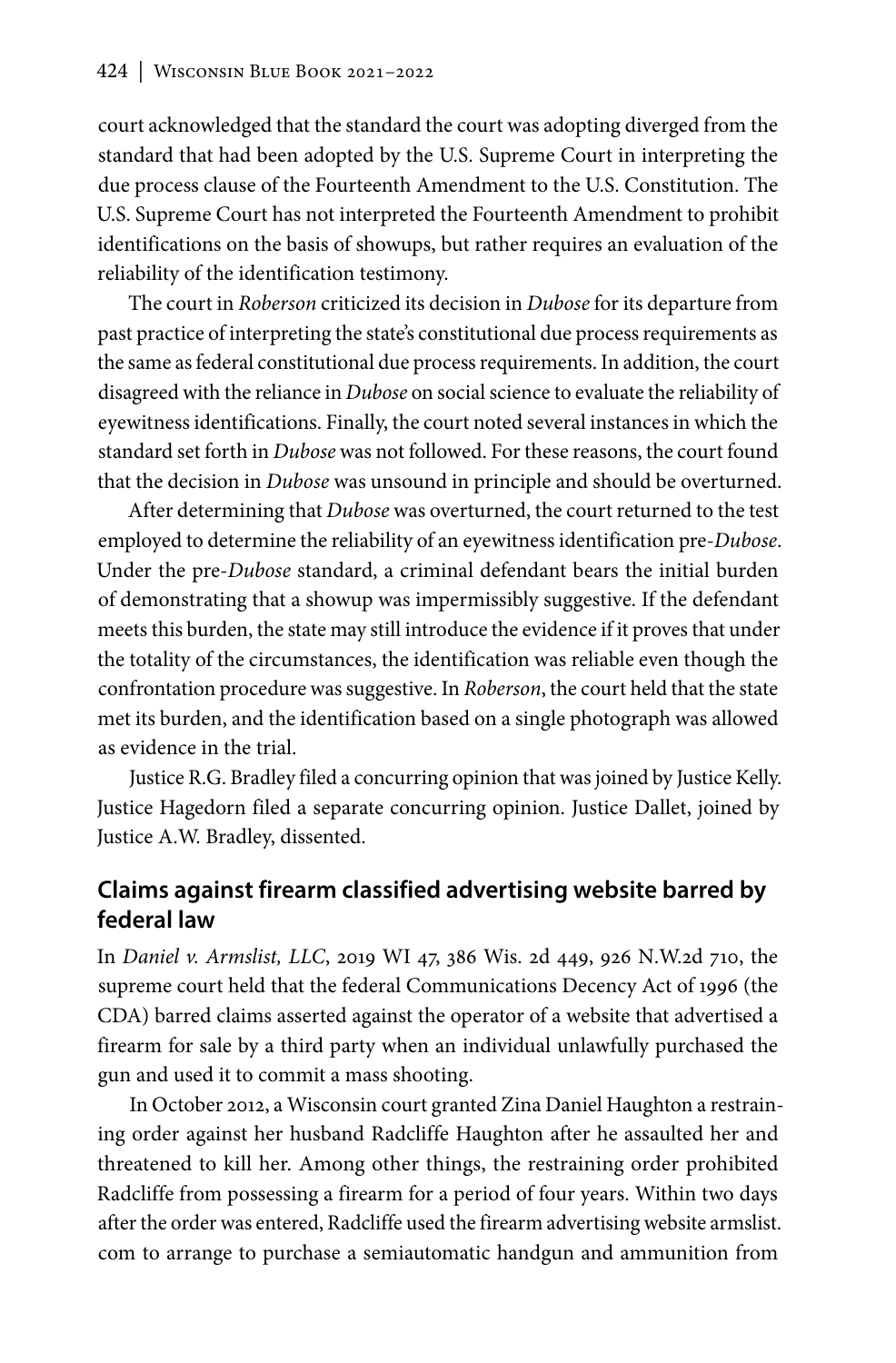Devin Linn for \$500. The following day, Radcliffe carried the handgun into the spa where Zina worked and fatally shot her and two other people, injured four others, and shot and killed himself.

Zina's daughter Yasmeen Daniel witnessed the shooting and brought this case against Armslist, LLC, the company that operated armslist.com, alleging negligence, wrongful death, and other claims on her own behalf and on behalf of her mother's estate. In her complaint, Daniel alleged that Armslist knew or should have known that its website would put firearms in the hands of dangerous, prohibited purchasers and that Armslist specifically designed its website to facilitate illegal transactions. Armslist moved to dismiss Daniel's complaint, arguing that Daniel's claims were barred under the CDA. The circuit court agreed and granted the motion to dismiss. The court of appeals reversed.

In an opinion written by Chief Justice Roggensack, the supreme court reversed the court of appeals's decision and affirmed the circuit court's dismissal of Daniel's complaint. The supreme court explained that the CDA was intended, in part, to prevent state and federal laws from interfering with the free exchange of information over the Internet. To that end, the CDA provides immunity from tort liability for "interactive computer service providers" for hosting third-party content. The question, then, came down to whether Armslist merely provided a platform for third parties to post information or whether Armslist, through the design and operation of its website, shared responsibility for the "creation or development" of the content that was posted.

The court noted that a website operator is considered to be responsible for developing content only if the operator materially contributed to the illegality of the content. In determining whether a website's design features materially contributed to the unlawfulness of third-party content, the court explained that, if a feature could be used for proper or improper purposes, it was a "neutral tool" and would generally not be considered to have contributed to the content's unlawfulness, even if the website operator knew that the neutral tools were being used for illegal purposes. Therefore, the court concluded, it was immaterial whether Armslist "knew or should have known," or even if Armslist intended, that its website would be used by third parties to facilitate illegal gun sales. Regardless of whether Armslist knew or intended that illegal content was being posted on the website, Armslist was not liable because it provided neutral tools and, thus, did not materially contribute to the content's illegality.

The court also rejected Daniel's claims because the CDA bars claims that treat an interactive computer service provider as the "publisher or speaker" of thirdparty content posted on a website. The court analyzed each of Daniel's claims and determined that, despite "artful pleading" by Daniel, all of the claims required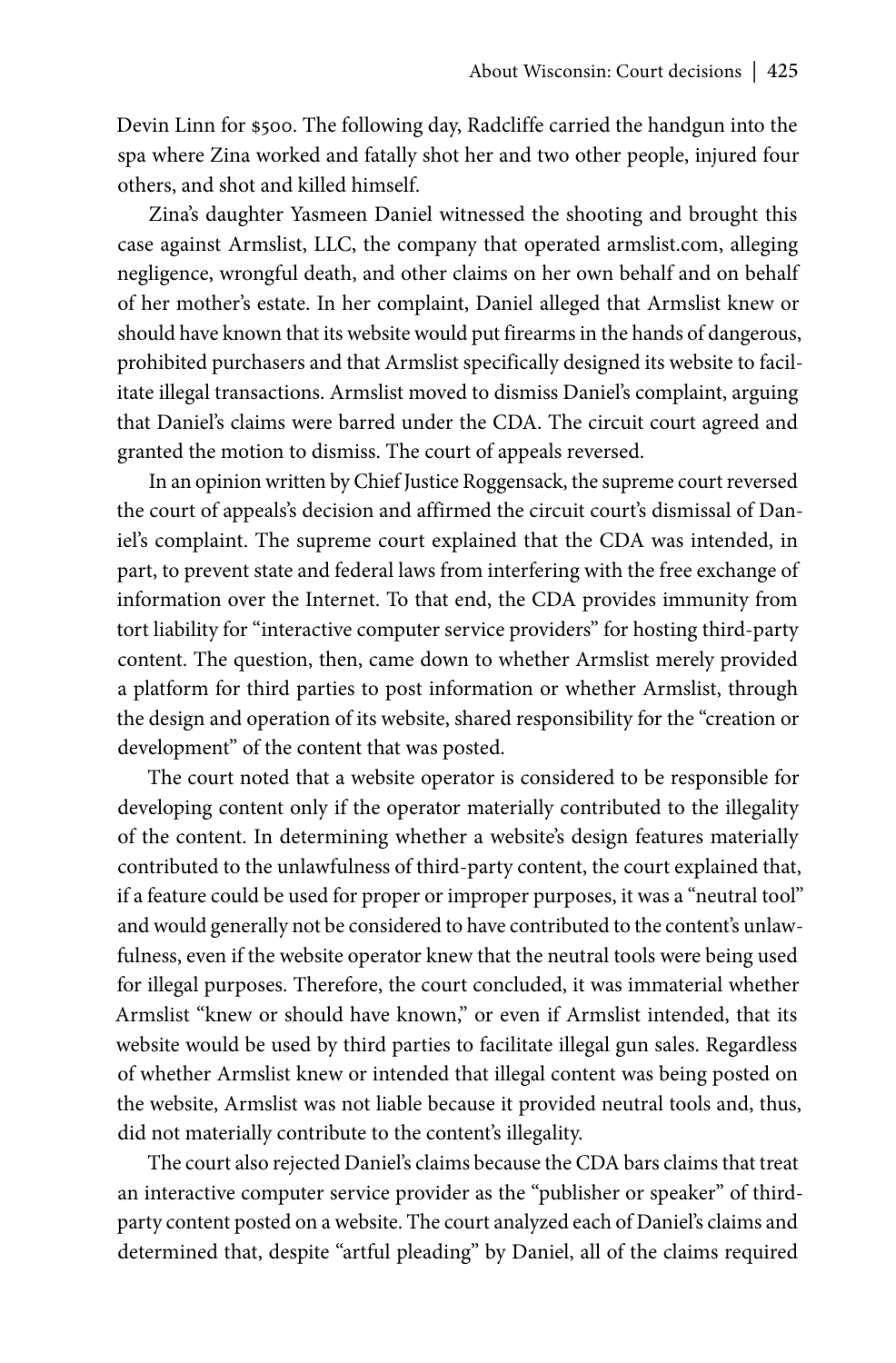that Armslist be treated as a publisher or speaker of information posted by third parties and therefore were barred by the CDA.

Justice A.W. Bradley dissented. Justice Abrahamson withdrew from participation in the case before oral argument.

#### **Involuntary medication; finding of dangerousness**

In *Winnebago County v. C.S.*, 2020 WI 33, 391 Wis. 2d 35, 940 N.W.2d 875, the supreme court held that an order for involuntary medication of a prisoner is unconstitutional when it is made without a finding of dangerousness.

Under Wisconsin statutes, involuntary commitment is generally allowed only if it is proved that the individual is mentally ill, a proper subject for treatment, and dangerous. However, if the individual is a prisoner, the standard for involuntary commitment does not require a finding that the individual is dangerous, but rather requires only that the court find that the individual is "in need of treatment."

Once an individual has been involuntarily committed, he or she generally has the right to refuse medication. A court may order an individual to be involuntarily medicated if the court finds that the individual is not competent to refuse medication or if medication is necessary to prevent serious physical harm to the individual or others. Because involuntary commitment is a prerequisite to involuntary medication, and involuntary commitment requires a finding of dangerousness for non-prisoners, an order for involuntary medication for non-prisoners will always include a finding of dangerousness. However, because involuntary commitment of a prisoner under the statutes does not require a finding of dangerousness, an order for involuntary medication for a prisoner may be entered without a finding of dangerousness.

C.S. was a prisoner who was subject to an involuntary commitment and involuntary medication order while he was incarcerated, without any finding or conclusions regarding dangerousness. C.S. sought post-commitment relief with the circuit court, arguing that the involuntary medication statute is unconstitutional for any inmate who is involuntarily committed without a finding of dangerousness. The circuit court denied the petition for post-commitment relief, concluding that involuntary medication is in the legitimate interests of both the county and C.S.

C.S. appealed the circuit court decision. The court of appeals found that the general welfare of a prisoner is a sufficiently legitimate reason for the state to involuntarily medicate and treat a prisoner even when there is no finding of dangerousness.

In an opinion authored by Justice Ziegler, the supreme court held that Wisconsin's involuntary medication statute violates the substantive due process rights